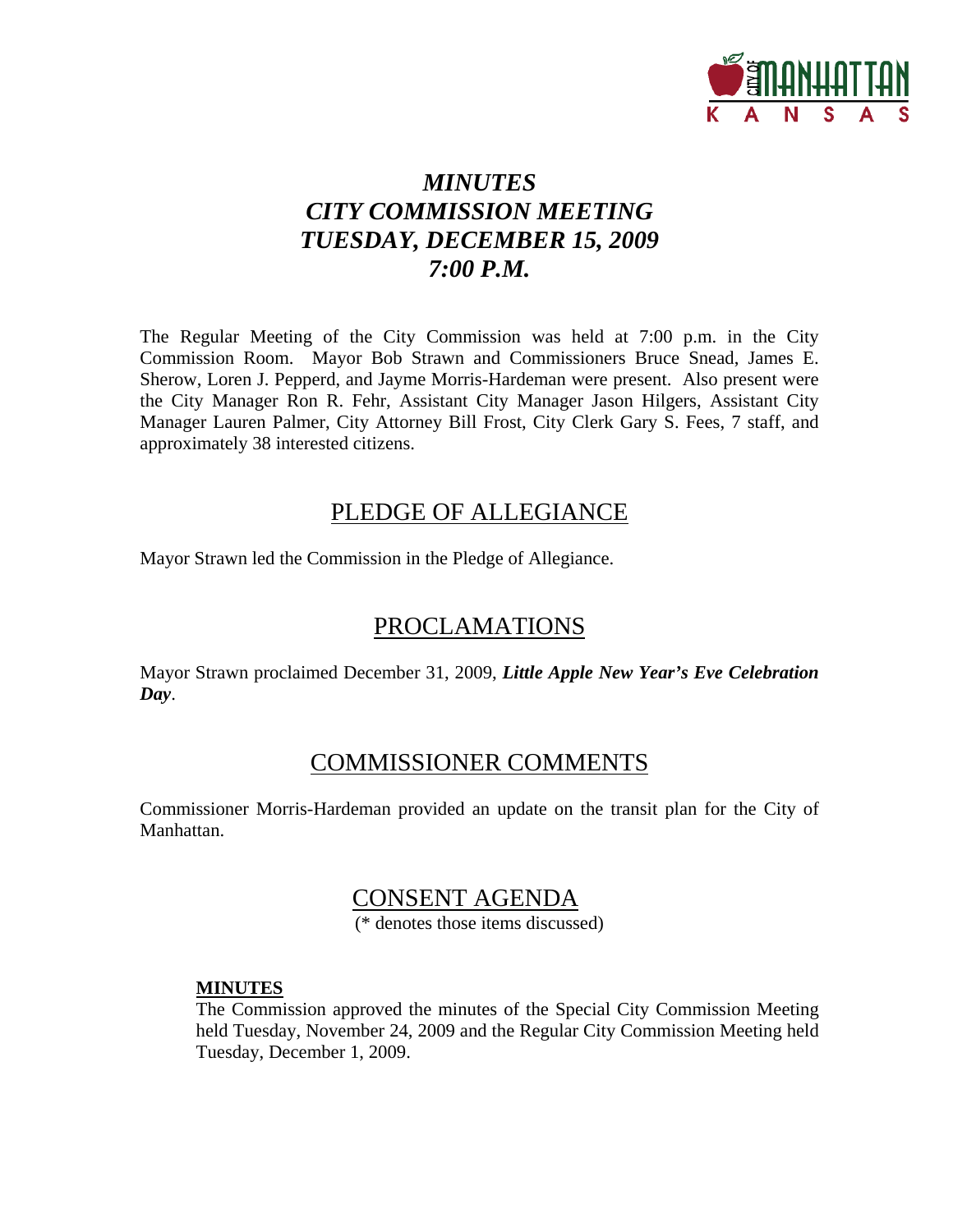# **CLAIMS REGISTER NO. 2626**

The Commission approved Claims Register No. 2626 authorizing and approving the payment of claims from November 25, 2009, to December 8, 2009, in the amount of \$3,517,135.98.

# **LICENSES**

The Commission approved a *Merchant Guard Agency* License for calendar year 2010 for Securitas Security Services USA, Inc., 2942 B SW Wanamaker Drive, Suite 2A, Topeka; an annual *Cereal Malt Beverages Off-Premises* License for Ampride, 215 East Poyntz Avenue; Dara's Fast Lane #1, 1816 Claflin Road; Dara's Fast Lane #2, 3270 Kimball Avenue; Dara's Fast Lane #3, 473 East Poyntz Avenue; Dara's Fast Lane #5, 1102 Laramie Street; Dara's Fast Lane #6, 2707 Anderson Avenue; Dara's Fast Lane #7, 1709 Fort Riley Blvd.; Dara's Fast Lane #10, 2323 Tuttle Creek Blvd.; Shop Quik #16, 1127 Bluemont Avenue; Rickel-McMillin, Inc. D/B/A Hop-N-Skip, 2233 Tuttle Creek Blvd.; a *Cereal Malt Beverages On-Premises* License for K-State Union Corp., K-State Student Union on the campus of Kansas State University; Westloop Pizza Hut, 2931 Claflin Road; Tuttle Creek Pizza Hut, 1005 Hostetler Drive; Aggieville Pizza Hut, 1121 Moro Street; Hunan Chinese Restaurant, 1304 Westloop Place; Hunan Express, 1116 Moro Street; and a *Tree Maintenance* License for calendar year 2010 for Randy's Tree Services, 110 Castle Street, Junction City.

# **ORDINANCE NO. 6803 – ALCOHOL ALLOWED – WEFALD PAVILION**

The Commission approved Ordinance No. 6803 amending Section 4-2 of the Code of Ordinances for the City of Manhattan to allow for permitted use of alcoholic beverage in the Wefald Pavilion.

# **\* ORDINANCE NO. 6804 – REZONE – DOWNTOWN ENTERTAINMENT DISTRICT**

Mayor Strawn requested that this item be moved to the first item on the General Agenda.

# **ORDINANCE NO. 6805 – ISSUE – GENERAL OBLIGATION BONDS TEMPORARY NOTES – PROJECT #15 (SM0806)**

The Commission approved Ordinance No. 6805 authorizing the issuance of General Obligation bonds for Project #15 Storm Sewer Improvements (SM0806).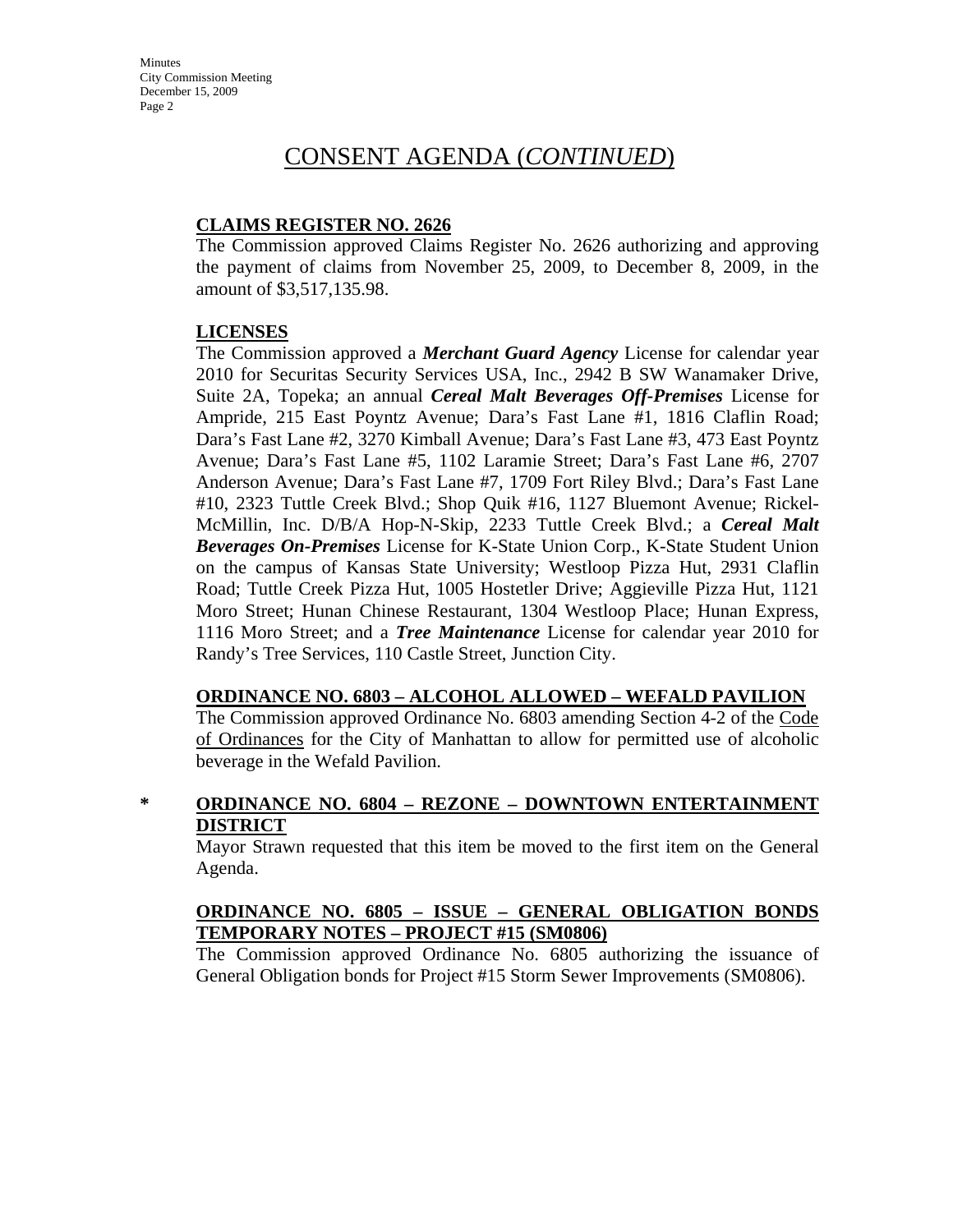# **\* ORDINANCE NO. 6806 – ESTABLISH - ORANGE AND WHITE PARKING PERMIT ZONES**

The Commission approved Ordinance No. 6806 establishing a parking permit zone (white) on Fourth Street on the east side from Osage Street north for a distance of 1,070 feet to Moro Street and on Moro Street on the north side from  $4<sup>th</sup>$  Street east for a distance of 350 feet to Third Place; and establishing a parking permit zone (orange) on Laramie Street on the south side from  $14<sup>th</sup>$  Street west for a distance of 635 feet to 16th Street, on the east side of 16th Street from Laramie Street south for a distance of 315 feet to Fairchild Avenue.

#### **PUBLIC HEARING – VACATE UTILITY EASEMENT – LOT 5, GRAND MERE VANESTA**

Mayor Strawn opened the public hearing.

Hearing no comments, Mayor Strawn closed the public comments.

# **FIRST READING – VACATE UTILITY EASEMENT – LOT 5, GRAND MERE VANESTA**

The Commission approved first reading of an ordinance vacating a portion of a utility easement on Lot 5, Grand Mere Vanesta Addition, Unit One, City of Manhattan, Riley County, Kansas.

# **RESOLUTION NO. 121509-A – CITY BOUNDARY**

The Commission approved Resolution No. 121509-A establishing and defining the boundaries of the City of Manhattan, Kansas, as of December 15, 2009.

# **REQUEST FOR PROPOSALS – FLINT HILLS DISCOVERY CENTER COMMISSIONING**

The Commission authorized City Administration to advertise a Request for Proposals for fundamental commissioning for the Flint Hills Discovery Center; and appointed Commissioner Sherow to serve on the Selection Committee.

#### **AWARD CONTRACT – 2010-2011 UTILITY CUT `(WA0906)**

The Commission awarded a contract to the low bidder, Manhattan Trenching, Inc., of Manhattan, Kansas, in the amount of \$219,450.00, for the 2010-2011 Utility Cut Street Repairs (WA0906).

# **\* AGREEMENT – RELOCATE UTILITIES UNDERGROUND – SOUTH END REDEVELOPMENT**

Jason Hilgers, Assistant City Manager, responded to questions from the Commission.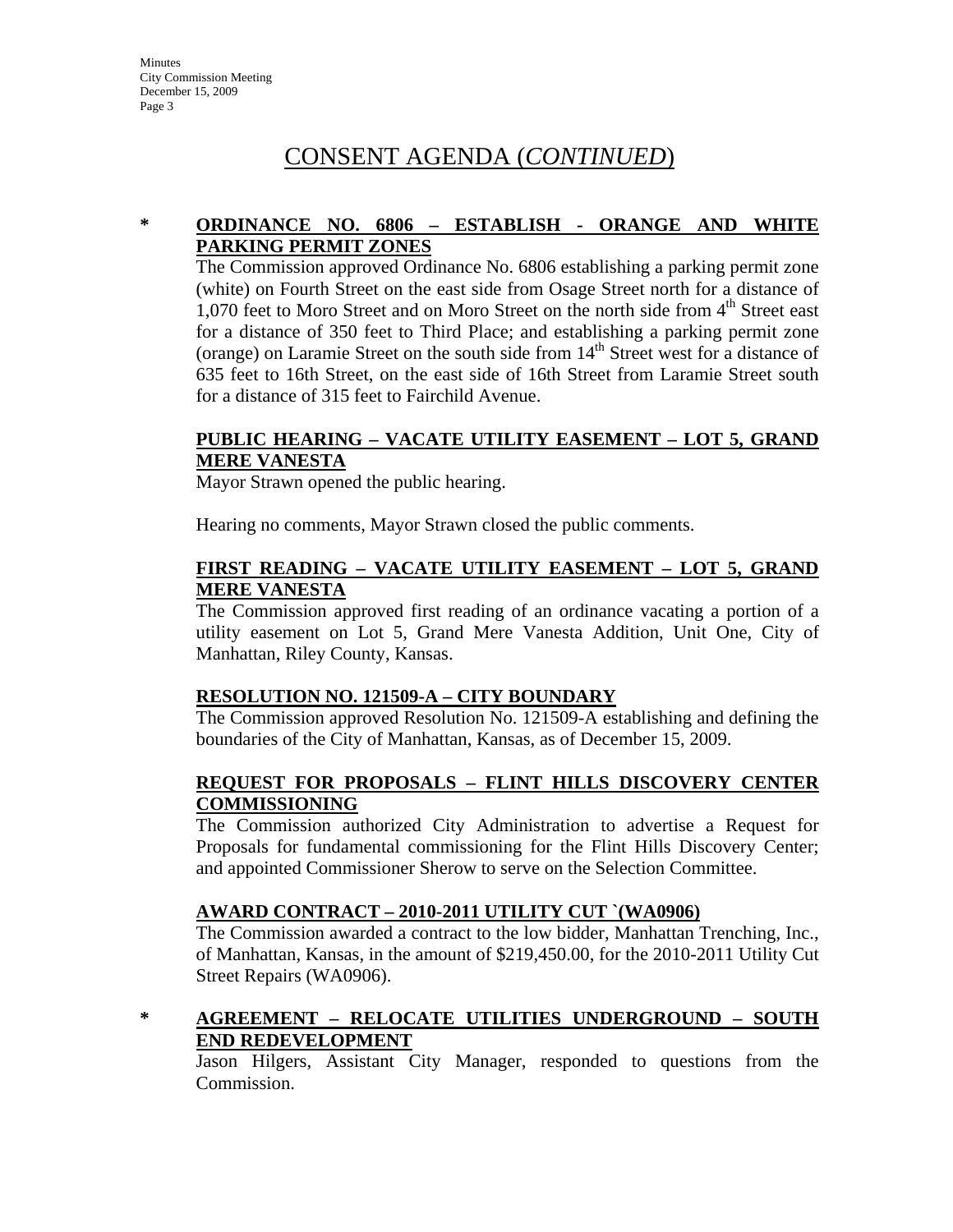### **\* AGREEMENT – RELOCATE UTILITIES UNDERGROUND – SOUTH END REDEVELOPMENT** *(CONTINUED)*

Kelsey Williams, Westar Energy, provided additional information on the item.

The Commission approved the Westar Relocation Agreement for the South End redevelopment area.

#### **CONTRACT – CRIMESTOPPERS**

The Commission approved a contract as budgeted in the 2010 City Budget and authorized the Mayor and City Clerk to execute said contract with Crime Stoppers.

#### **CONTRACT – MANHATTAN CENTER FOR THE ARTS**

The Commission approved a contract as budgeted in the 2010 City Budget and authorized the Mayor and City Clerk to execute said contract with Manhattan Center for the Arts.

#### **CONTRACT – WOLF HOUSE MUSEUM**

The Commission approved a contract as budgeted in the 2010 City Budget and authorized the Mayor and City Clerk to execute said contracts with Riley County Historical Society for the Wolf House Museum.

#### **CONTRACT DOWNTOWN MANHATTAN, INC.**

The Commission approved a contract as budgeted in the 2010 City Budget and authorized the Mayor and City Clerk to execute said contract with Downtown Manhattan, Inc.

#### **CONTRACT – RILEY COUNTY ATA**

The Commission approved a contract as budgeted in the 2010 City Budget and authorized the Mayor and City Clerk to execute said contract with Riley County ATA.

#### **\* CONTRACTS – SOCIAL SERVICES ADVISORY BOARD FUNDING**

Commissioner Morris-Hardeman stated that she would be abstaining on the item pertaining to the contract with Sunflower CASA.

The Commission approved a contract as budgeted in the 2010 City Budget and authorized the Mayor and City Clerk to execute said contract with Social Services Advisory Board agencies *(See Attachment No. 2).*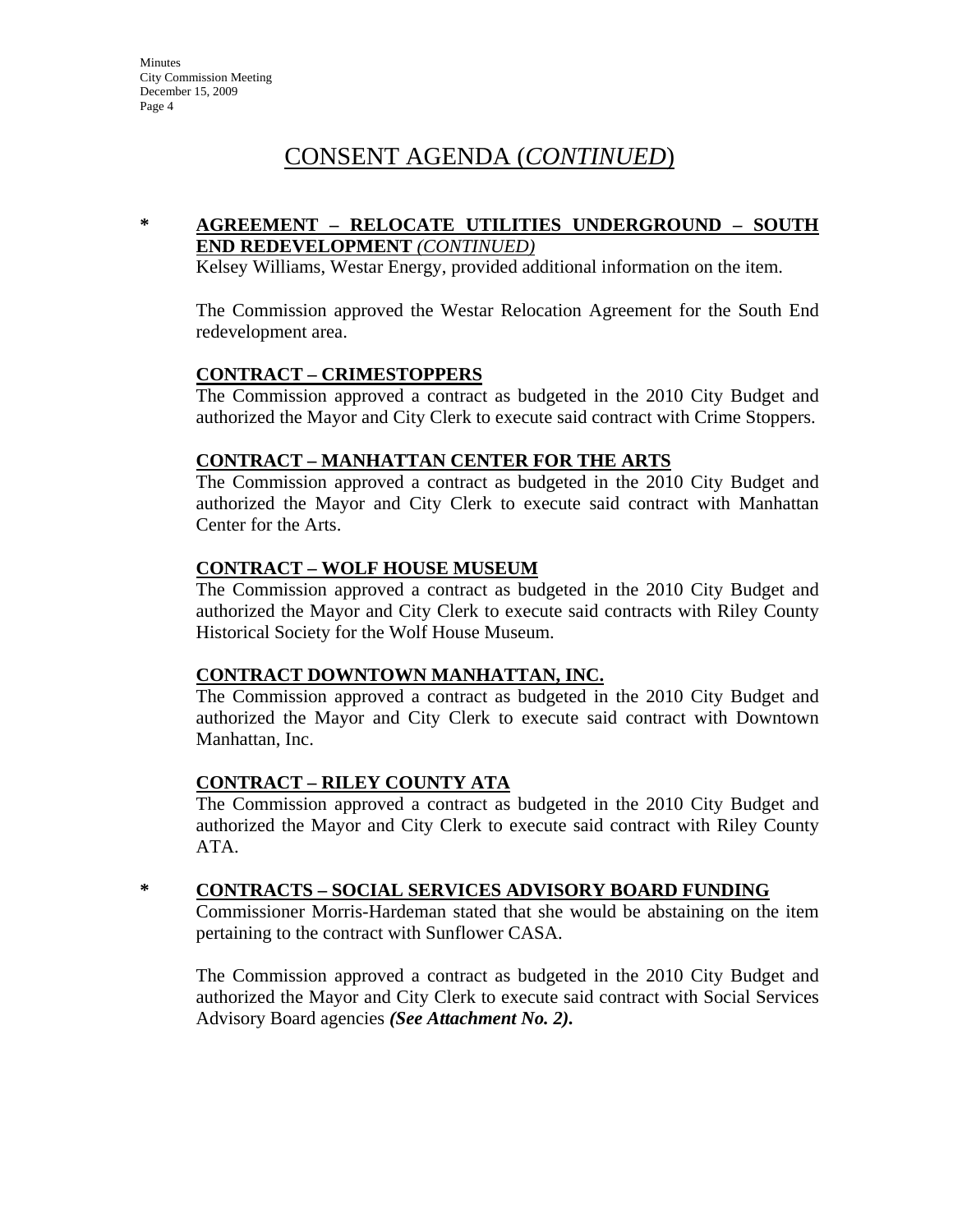### **\* CONTRACTS – SPECIAL ALCOHOL ADVISORY COMMITTEE FUNDING**

Commissioner Morris-Hardeman stated that she would be abstaining on the item pertaining to the contract with Sunflower CASA.

Gwyn Kropf, Secretary/Treasurer, Little Apple Task Force, requested consideration for the funding of Special Alcohol Funds and provided the Commission with a status update on the activities of the Little Apple Task Force. She then responded to questions from the Commission regarding the process that followed and the next steps for the Committee to take.

Ron Fehr, City Manager, informed the Commission that there is a reserve fund in this account and the decision would be at the discretion of the Commission, but may want to hear from the Special Alcohol Funds Advisory Committee too.

Pam Jager, Staff Liaison, Special Alcohol Funds Advisory Committee, provided additional background information to the Commission on the item.

Mayor Strawn requested that the Little Apple Task Force go back to the Special Alcohol Funds Advisory Committee for consideration of their request.

Steve Springer, Little Apple Task Force Committee member, thanked the Commission for listening and stated that he understood that the Task Force had until the end of the year to accomplish the items requested.

Ron Fehr, City Manager, responded to questions from the Commission and stated that the Special Alcohol Funds Advisory Committee can meet on call to accommodate a special meeting.

The Commission approved a contract as budgeted in the 2010 City Budget and authorized the Mayor and City Clerk to execute said contract with Special Alcohol Funds programs *(See Attachment No. 3)*.

# **CONTRACT – AGGIEVILLE BUSINESS IMPROVEMENT DISTRICT**

The Commission authorized the Mayor and City Clerk to execute the 2010 Aggieville Business Improvements District contract.

# **CONTRACT –DOWNTOWN BUSINESS IMPROVEMENT DISTRICT**

The Commission authorized the Mayor and City Clerk to execute the 2010 Downtown Business Improvements District contract.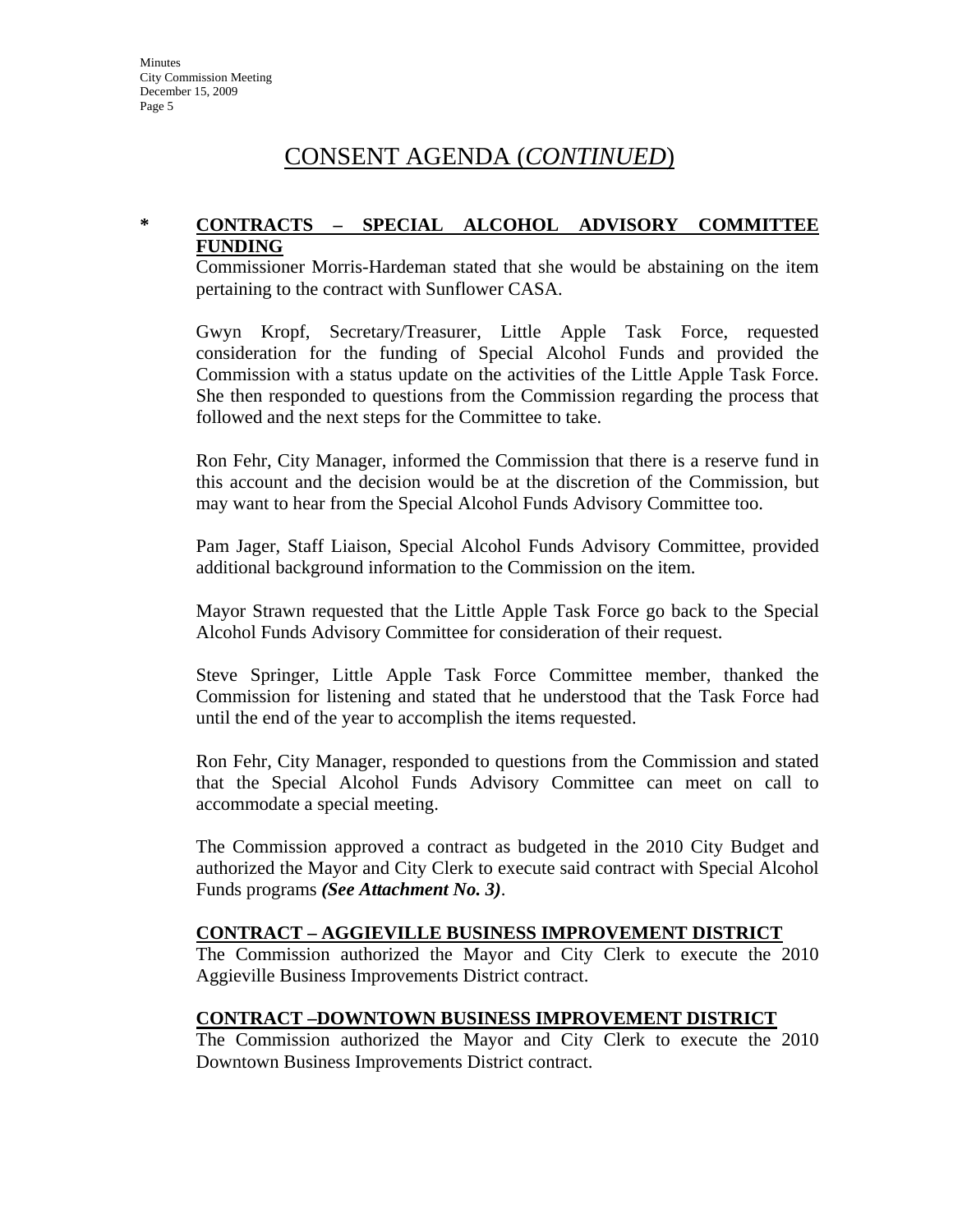#### **\* ASSIGNMENT OF LEASE – STEEL AND PIPE TO FLYING CATS, LLC**

Peter VanKuren, Airport Director, responded to questions from the Commission and provided additional information on the Lease Agreement and discussions held with the Manhattan Regional Airport Advisory Board on Monday, December 14, 2009, regarding the status of the Fixed Base Operator (FBO) agreement.

The Commission authorized the Mayor and City Clerk to execute the consent to the assignment of the subject Lease Agreement between the City of Manhattan, Steel Holdings, Inc., and SPS Holdings, LLC, to Flying Cats, LLC.

#### **BOARD APPOINTMENTS**

The Commission approved appointments by Mayor Strawn to various boards and committees of the City.

#### *Aggieville Business Improvement District Advisory Board*

Re-appointment of Mark Skochdopole, 310 South  $17<sup>th</sup>$  Street, to a threeyear term. Mr. Skochdopole's term begins January 1, 2010, and will expire December 31, 2012.

#### *Cemetery Board*

Re-appointment of Patrick Gormely, 434 Wickham Road, to a three-year term. Mr. Gormely's term begins January 1, 2010, and will expire December 31, 2012.

Re-appointment of Judy Atwood, 1514 Jarvis, to a three-year term. Ms. Atwood's term begins January 1, 2010, and will expire December 31, 2012.

#### *City/University Special Projects Fund Committee*

Appointment of Jessica Bradford, 1314 Fremont Street, to a one-year Student term. Ms. Bradford's term begins immediately, and will expire June 30, 2010.

Appointment of Nate Warren, 605 Highland Ridge Drive, to a one-year Student term. Mr. Warren's term begins immediately, and will expire June 30, 2010.

Appointment of Steven Graham, 143 Waters Hall, to a one-year Faculty term. Mr. Graham's term begins immediately, and will expire June 30, 2010.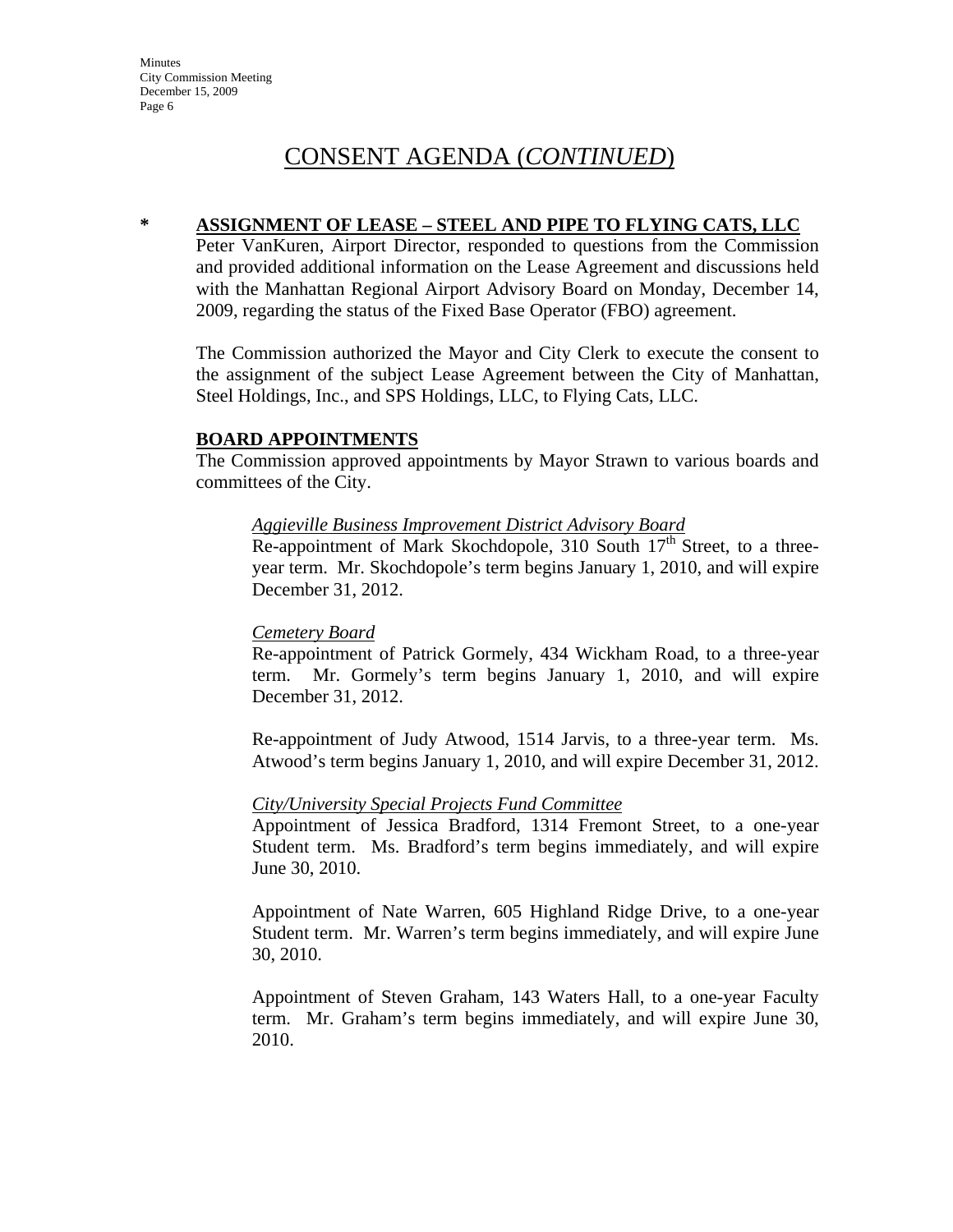# **BOARD APPOINTMENTS** *(CONTINUED)*

*Downtown Business Improvement District Advisory Board* Re-appointment of Mark Skochdopole, 310 South  $17<sup>th</sup>$  Street, to a two-year term. Mr. Skochdopole's term begins January 1, 2010, and will expire December 31, 2011.

Re-appointment of Michael Motley, 6121 Tumbleweed Terrace, to a twoyear term. Mr. Motley's term begins January 1, 2010, and will expire December 31, 2011.

After discussion, Commissioner Snead moved to approve the consent agenda, as read. Commissioner Sherow seconded the motion. On a roll call vote, motion carried 5-0, with the exception of Item M, which carried 4-0, with Commissioner Morris-Hardeman abstaining from funding action for Social Services Advisory Board Funds and Special Alcohol Funds for Sunflower CASA, due to her employment with that agency.

# *ITEM REMOVED FROM CONSENT AGENDA*

# **REZONE – DOWNTOWN ENTERTAINMENT DISTRICT**

Bill Frost, City Attorney, provided additional background information on the rezoning item and on the agreement with HCW. He then responded to questions from the Commission regarding the rezoning and design control the Commission would have for this project.

Jason Hilgers, Assistant City Manager, informed the Commission that the best time to provide direction to HCW and architects Butler, Rosenbury & Partners, on the design of the hotel would be now. He responded to questions from the Commission and stated that if the Commission is going to require them to do more on the exterior of the building that now would be the time to do that.

Patrick Schaub, Bowman Bowman and Novick (BBN), highlighted comments from a letter dated December 10, 2009, addressing the proposed building design. He informed the Commission that the amount of EIFS on this building, though certain percentages are not prescribed within the design guidelines, is in excess of what BBN would recommend as being in character with the downtown. He then responded to questions from the Commission regarding limestone applications and details, brick facades, window applications, and material costs.

Barry Schwartz, HCW, and David Hess, Project Manager; Butler, Rosenbury & Partners, provided an update to the City Commission on the project, design, market conditions, and economic viability of the project.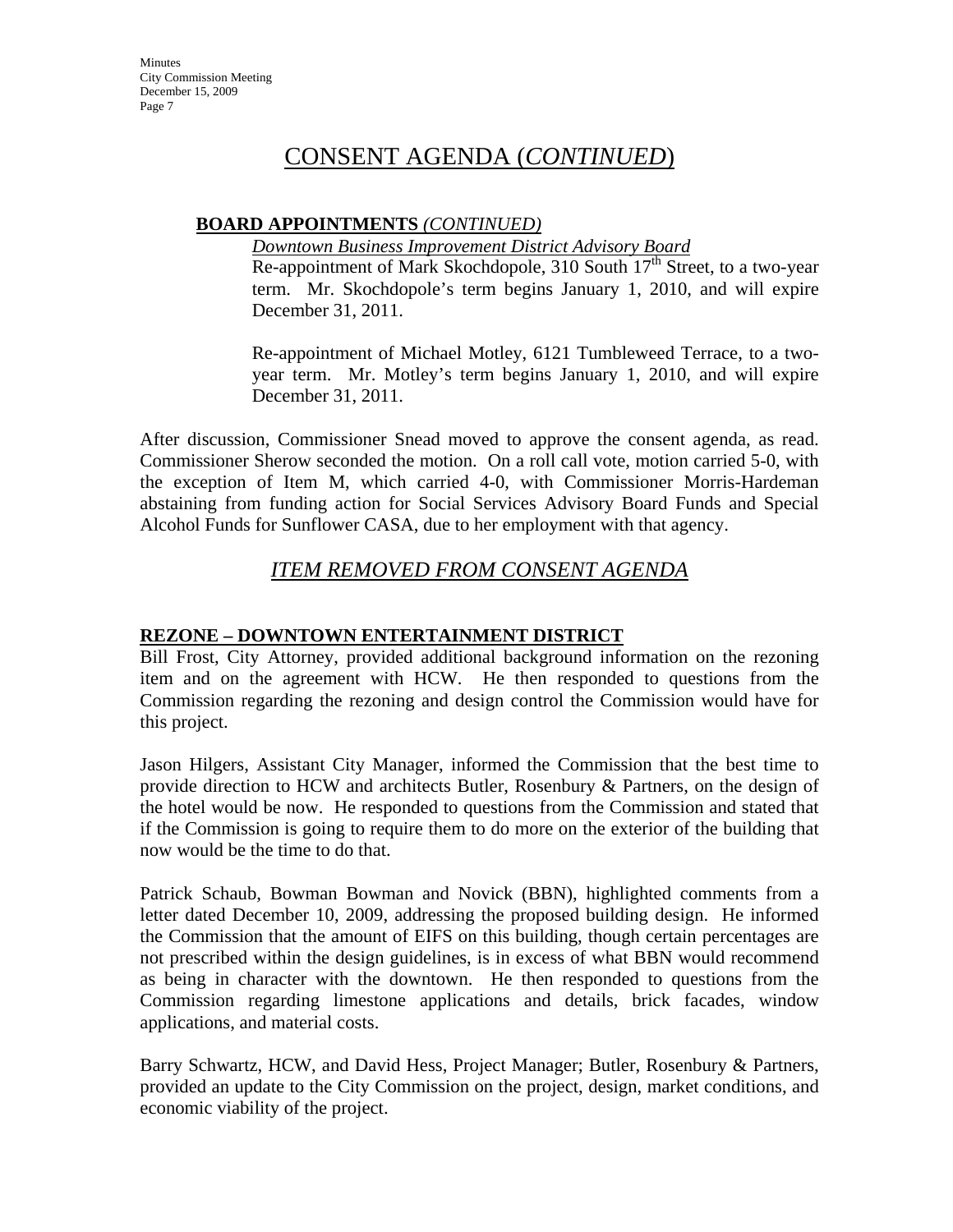# *ITEM REMOVED FROM CONSENT AGENDA* (CONTINUED)

#### **REZONE – DOWNTOWN ENTERTAINMENT DISTRICT** *(CONTINUED)*

David Hess, Project Manager, Butler, Rosenbury & Partners, informed the Commission that the amount of EIFS has been reduced on the building. He stated that Butler, Rosenbury & Partners and HCW believe that the building design is nice looking and that EIFS can provide a quality, durable surface on the higher levels. He informed the Commission that many four and five star hotels use EIFS in the construction of their facilities.

Barry Schwartz, HCW, informed the Commission that they have to look at the cost of the model that generates additional revenue for the hotel to make it economically viable for a hotel lender to finance this project. He responded to questions from the Commission and stated that he estimated that replacing all the EIFS with masonry would add at least another \$250,000.00 to the project. He stated that he is at a comfortable level right now, but doing anything beyond what has been designed to-date, would be difficult to do with the amount of equity required.

David Hess, Project Manager; Butler, Rosenbury & Partners, informed the Commission the focus was more on the interior of the hotel and guest experience. He stated that given the construction budget, all factors need to be considered. He said there is no plan to change the amount of EIFS used, but would continue to work with BBN to make the building look as nice as possible. He informed the Commission that the use of EIFS could look like authentic masonry from a distance and were also considering variations of colors.

Barry Schwartz, HCW, responded to questions from the Commission regarding cost considerations for different building materials.

David Hess, Project Manager; Butler, Rosenbury & Partners, stated that the Hilton Garden Inn located in Omaha, Nebraska, use EFIS and informed the Commission that they will continue to work with BBN to make this a successful project.

After discussion, Commissioner Snead moved to approve approved Ordinance No. 6804 rezoning the proposed Downtown Entertainment District, generally located south of Pierre Street, north of Ft. Riley Boulevard, east of South  $4<sup>th</sup>$  Street, and west of the Depot, from C-4, Central Business District; C-5, Highway Service Commercial District with RDO, Redevelopment District Overlay; and, LM-SC, Light Manufacturing-Service Commercial District, to PUD, Commercial Planned Unit Development District, based on the findings in the Staff Report with the eight conditions recommended by the Planning Board *(See Attachment No. 1).* Commissioner Morris-Hardeman seconded the motion.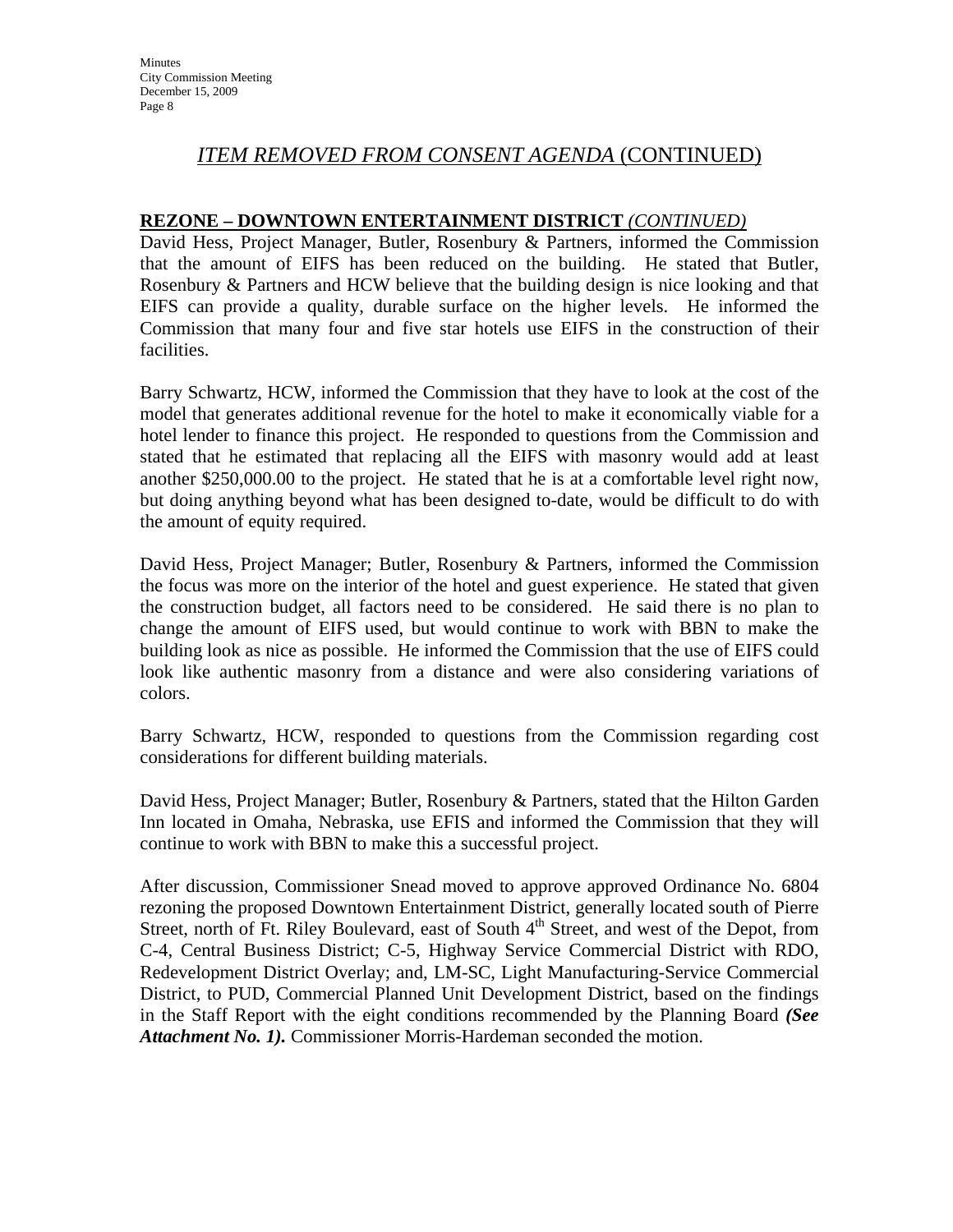# *ITEM REMOVED FROM CONSENT AGENDA* (CONTINUED)

#### **REZONE – DOWNTOWN ENTERTAINMENT DISTRICT** *(CONTINUED)*

Mayor Strawn stated that that he did not think the building would meet the expectations of the community and was greatly disappointed with the type of veneer and EIFS that would be used.

After discussion, on a roll call vote, motion carried 3-2, with Mayor Strawn and Commissioner Sherow voting against the motion.

# GENERAL AGENDA

#### **ORDINANCE REGULATING REGISTERED FAMILY DAY CARE HOMES**

Lauren Palmer, Assistant City Manager, presented the item.

Susanne Kufahl, Assistant Administrator, and Mindy Robbins, Child Care Licensing Supervisor, Riley County-Manhattan Health Department, presented the purpose of regulating registered family day care homes and provided ten reasons why inspections are needed.

Mindy Robbins, Child Care Licensing Supervisor, Riley County-Manhattan Health Department, responded to questions from the Commission regarding common complaints received and the inspection process conducted by the Riley County Health Department.

Susanne Kufahl, Assistant Administrator, Riley County-Manhattan Health Department, explained the requirements proposed for registered providers.

Mindy Robbins, Child Care Licensing Supervisor, and Susanne Kufahl, Assistant Administrator, Riley County-Manhattan Health Department, responded to questions from the Commission regarding licensing requirements for licensed and registered providers and the differences of each.

Shelly Williams, Riley County Community Corrections Director, informed the Commission that the proposed ordinance would help registered homes that are in need of inspections. She stated that providers would benefit from inspections, the reporting process, and the educational opportunities available to provide better child care.

Brady Burton, 1 Ram Way, Randolph, and Paul Benne, 1915 Crescent Drive, Riley County-Manhattan Health Board Members, informed the Commission that they supported the proposed ordinance and that this should strengthen the relationship between the Health Department and those being inspected.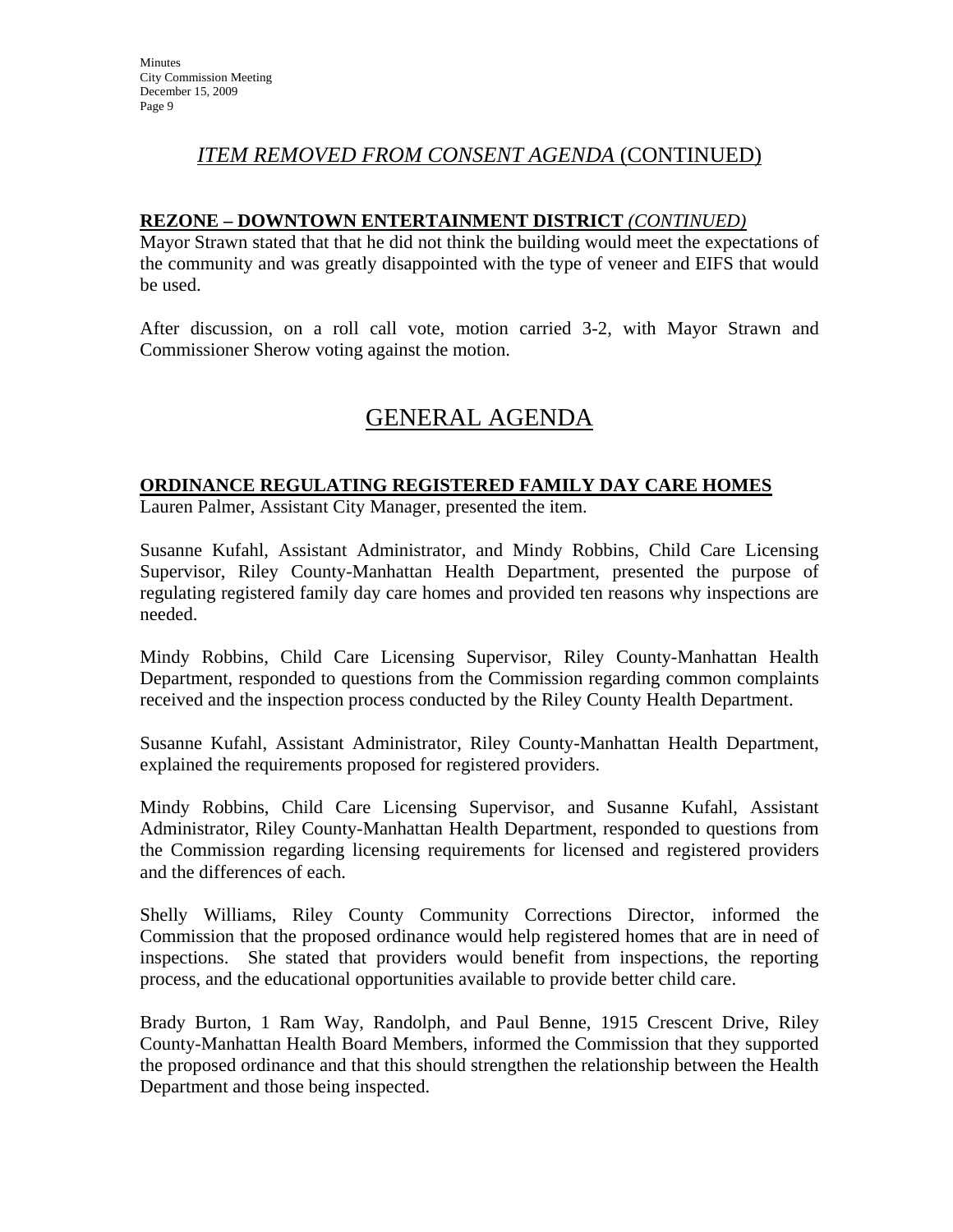# GENERAL AGENDA (*CONTINUED*)

# **ORDINANCE REGULATING REGISTERED FAMILY DAY CARE HOMES**

#### *(CONTINUED)*

Mayor Strawn stated that he is also a board member of the Riley County-Manhattan Health Department.

Melissa Cook, 6505 North 52<sup>nd</sup> Street, Daycare provider for over 20 years, informed the Commission that she did not appreciate having government come into her home and that she has not received any complaints. She stated that anybody can pass the inspection or correct mistakes, but what happens on a daily basis is the quality of child care that parents are wanting.

Kristie Plummer, Raising Riley, parent of two children, informed the Commission that she hoped the annual inspections would be of a benefit to all. She stated that she has learned there are a lot of things about the development of children. She said licensing is an extra set of eyes to help protect the children and providers and understood that it would be inconvenient for registered providers in a positive way.

Julie Gibbs, 2216 Butternut Lane, stated that annual inspections will enhance the facility and wanted to see all facilities inspected, much like food business inspections.

Kristi Van Horn, 3150 Ella Lane, registered day care provider, voiced her concerns in being inspected and was not in favor of the proposed inspection ordinance. She asked about the difference in registered versus licensed providers and stated that she would be video-recording any inspector who came into her home to ensure her civil liberties were not violated.

Susanne Kufahl, Assistant Administrator, and Mindy Robbins, Child Care Licensing Supervisor, Riley County-Manhattan Health Department, responded to questions regarding registered provider requirements, defined areas to be inspected, and informed the Commission that they have a professional staff and are committed to providing education and working with the providers.

Melissa Cook, 6505 North  $52<sup>nd</sup>$  Street, stated that she is currently paying a \$35 fee and \$5 State fee and asked if the proposed fee was as additional fee.

Lauren Palmer, Assistant City Manager, responded to questions regarding the proposed fee.

After discussion, Commissioner Sherow moved to approve first reading of an ordinance to establish regulations for family day care homes. Commissioner Morris-Hardeman seconded the motion.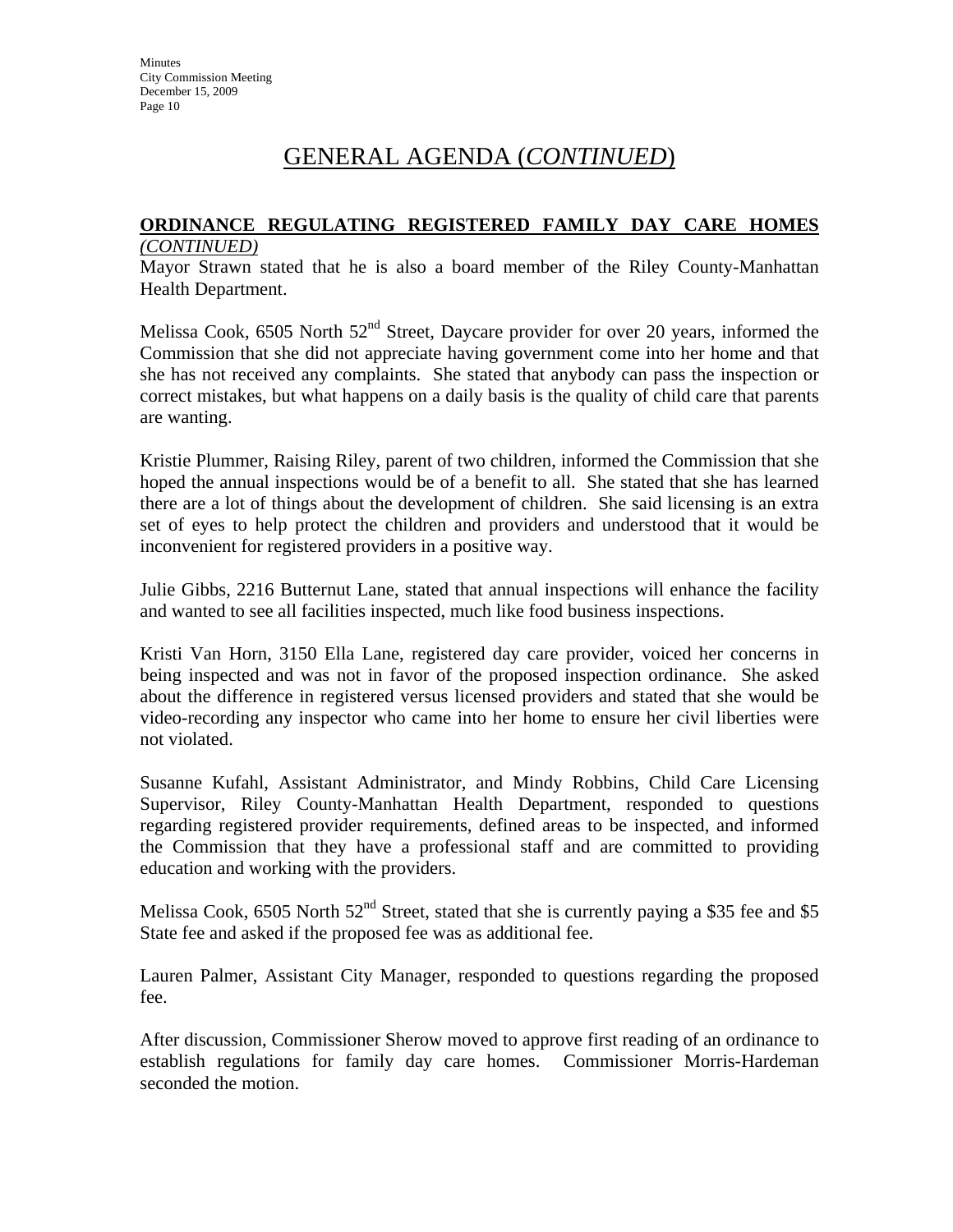# GENERAL AGENDA (*CONTINUED*)

# **ORDINANCE REGULATING REGISTERED FAMILY DAY CARE HOMES** *(CONTINUED)*

After additional discussion by the Commissioners, on a roll call vote, motion carried 5-0.

The City Commission took a brief recess.

# **MEMBER'S AGREEMENT – FLINT HILLS REGIONAL COUNCIL**

Karen Davis, Director of Community Development, presented the item.

Bill Frost, City Attorney, responded to questions from the Commission.

Karen Davis, Director of Community Development, informed the Commission that the Assistant City Attorney had reviewed the Agreement and that it does not create an undue burden on the City. She also provided an update on the assistance and support received from the Office of Economic Adjustment.

Ron Fehr, City Manager, provided additional information on the item regarding the appointment of a City Commissioner to the Flint Hills Regional Council.

After discussion, Commissioner Snead moved to authorize the Mayor and City Clerk to sign the Interlocal Cooperation and Member's Agreement and appoint Commissioner Sherow to serve on the Council. Commissioner Pepperd seconded the motion. On a roll call vote, motion carried 5-0.

Ron Fehr, City Manger, thanked the staff and everyone that has worked on this activity.

# **2009 CHAMBER OF COMMERCE YEAR-END REPORT AND 2010 CONTRACTS**

Lauren Palmer, Assistant City Manager, introduced the item.

Lyle Butler, President, Manhattan Area Chamber of Commerce, presented an overview of the City contracts with the Chamber of Commerce.

Ron Fehr, City Manager, provided background information on Knowledge-Based Economic Development, LLC (KBED). He then answered questions from the Commission.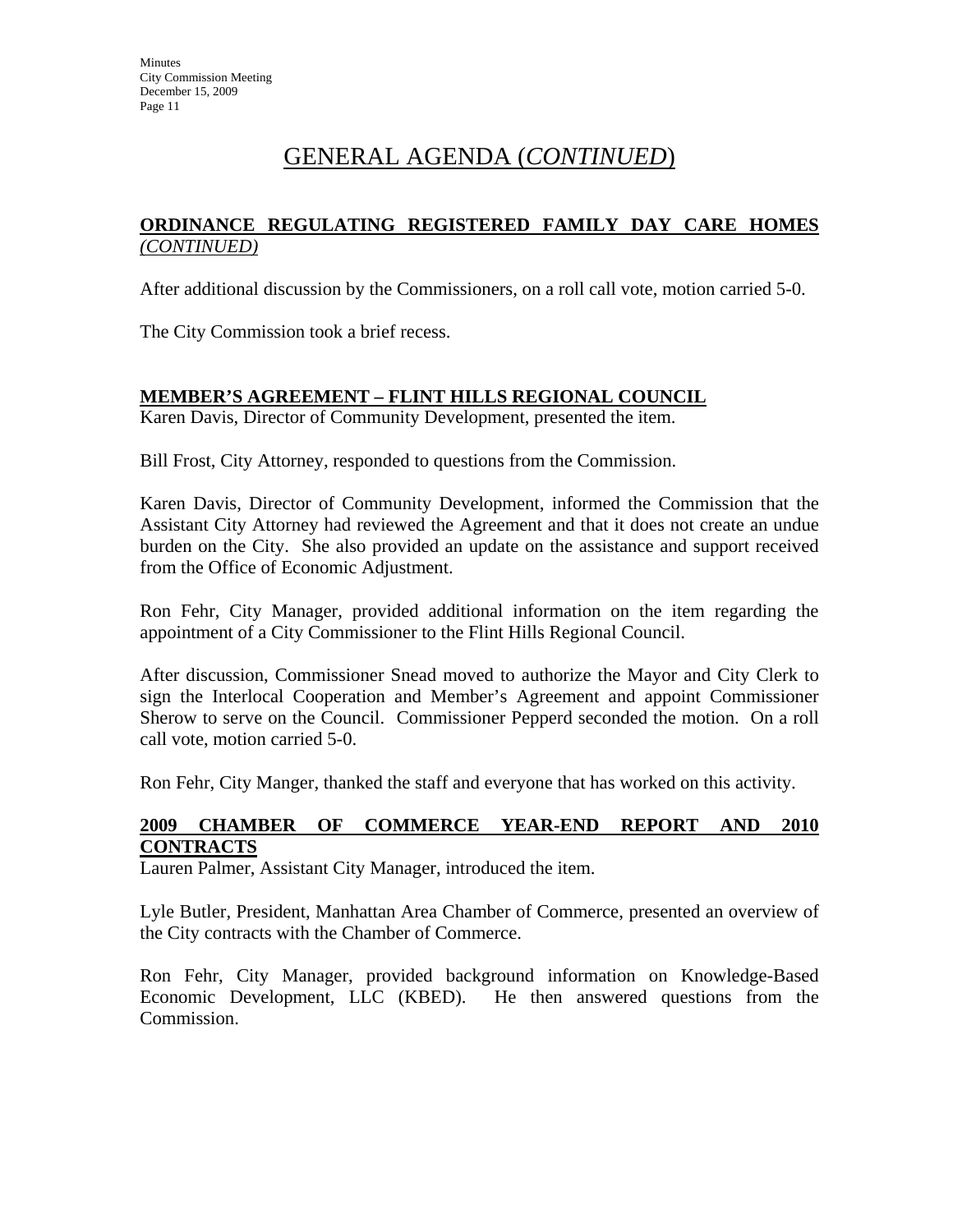# **GENERAL AGENDA (CONTINUED)**

#### **CHAMBER OF COMMERCE YEAR-END REPORT** AND 2010 2009 **CONTRACTS (CONTINUED)**

John Pagen, Vice President for Economic Development, Manhattan Area Chamber of Commerce, presented a report on economic development activity, as well as an update on activities associated with Fort Riley. He then answered questions from the Commission regarding the \$29,000.00 grant for lab technicians with the Manhattan Area Technical College.

Lyle Butler, President, Manhattan Area Chamber of Commerce, responded to questions regarding the lab technician program and economic development efforts that have occurred. He informed the Commission that they would provide additional information on the certificate lab technician program being proposed.

Karen Hibbard, Director, Manhattan Area Convention and Visitors Bureau (CVB), presented an update on activities with the CVB and 2009 accomplishments, convention highlights, leisure tourism, sports/special events, and goals for future tourism development. She then responded to questions about occupancy trends, existing facilities, and their recruitment process for association conferences.

After discussion, Commissioner Snead moved to authorize the Mayor and City Clerk to execute the 2010 24-7 Marketing, Industrial Promotion, Tourism and Convention, Fort Riley Promotion, and KBED contracts with the Manhattan Area Chamber of Commerce. Commissioner Sherow seconded the motion. On a roll call vote, motion carried 5-0.

#### **ADJOURNMENT**

At 10:48 p.m., the Commission adjourned.

Fees, MMC, City Clerk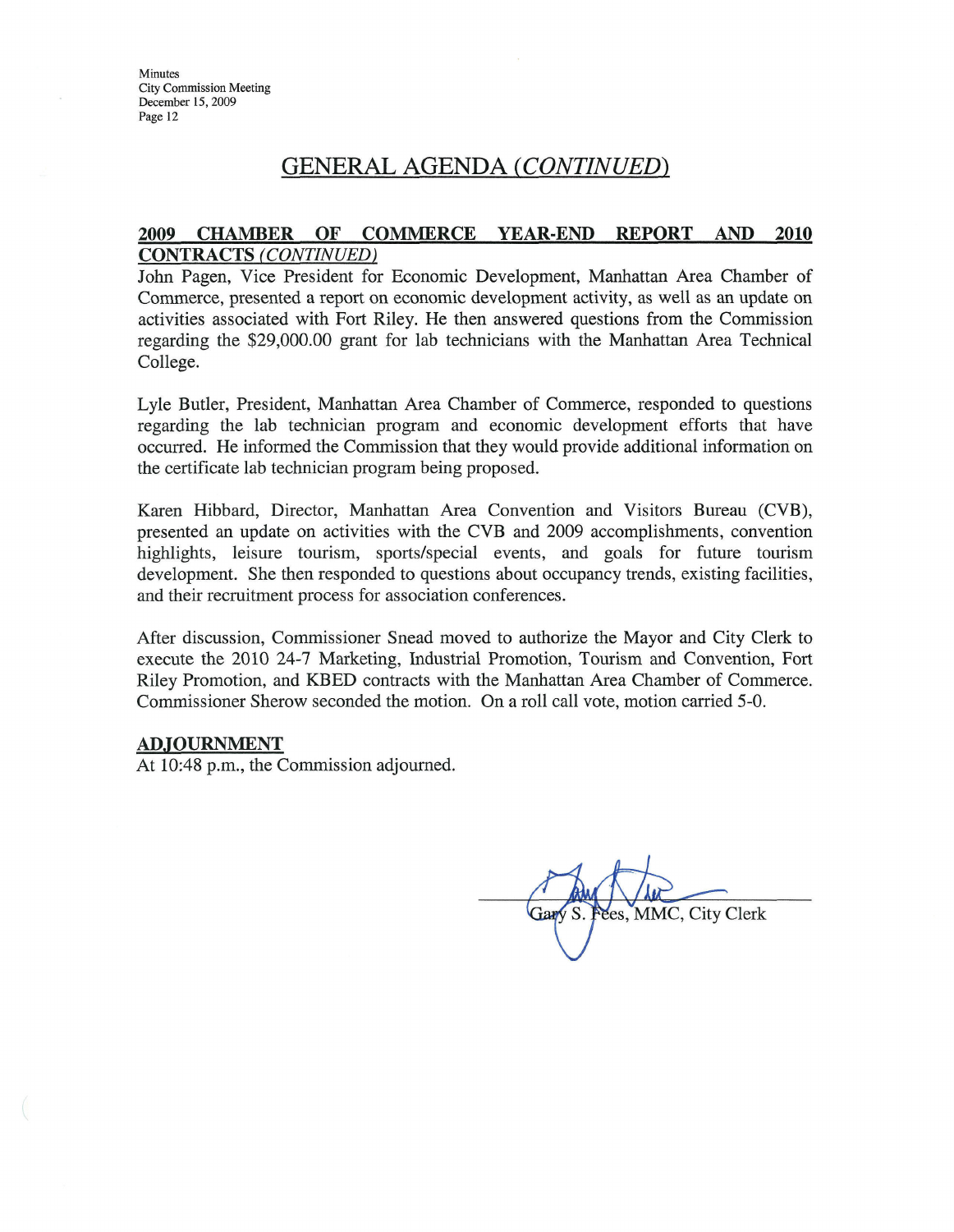#### **STAFF REPORT**

# **APPLICATION TO REZONE PROPERTY TO PLANNED UNIT DEVELOPMENT DISTRICT**

# **BACKGROUND**

**FROM:** C-4, Central Business District; C-5, Highway Service Commercial District and RDO, Redevelopment District Overlay; and, LM-SC, Light Manufacturing-Service Commercial District.

**TO:** PUD, Commercial Planned Unit Development District.

**OWNERS/APPLICANTS:** City of Manhattan and Dial-Manhattan, LLC. **ADDRESSES:** 1101 Poyntz Avenue, Manhattan, KS, 66502; and 11506 Nicholas #200, Omaha, NE 68154.

**DATE OF PUBLIC NOTICE PUBLICATION:** Monday, October 26, 2009.

**DATE OF PUBLIC HEARING: PLANNING BOARD:** Monday, November 16, 2009.

**CITY COMMISSION:** Tuesday, December 1, 2009.

LOCATION: Generally located south of Pierre Street, north of Ft. Riley Boulevard, east of S.  $4<sup>th</sup>$  Street, and west of the K-177 on-ramp.

**AREA:** An approximate 18-acre tract of land consisting of lots in Ward 1, public utility easements and rights-of-ways.

**PROPOSED USES:** The Permitted Uses of the PUD will include all of the Permitted Uses of the C-4, Central Business District, and a City Park, a Conference Center, Parking Garage, and Museum.

The proposed Downtown Entertainment District is, in general, an extension of the Central Business District. The development includes a hotel, conference center, parking garage, museum, park, residential dwelling units, and a broad range of retail and office uses, offstreet parking, landscaping, signage and other improvements.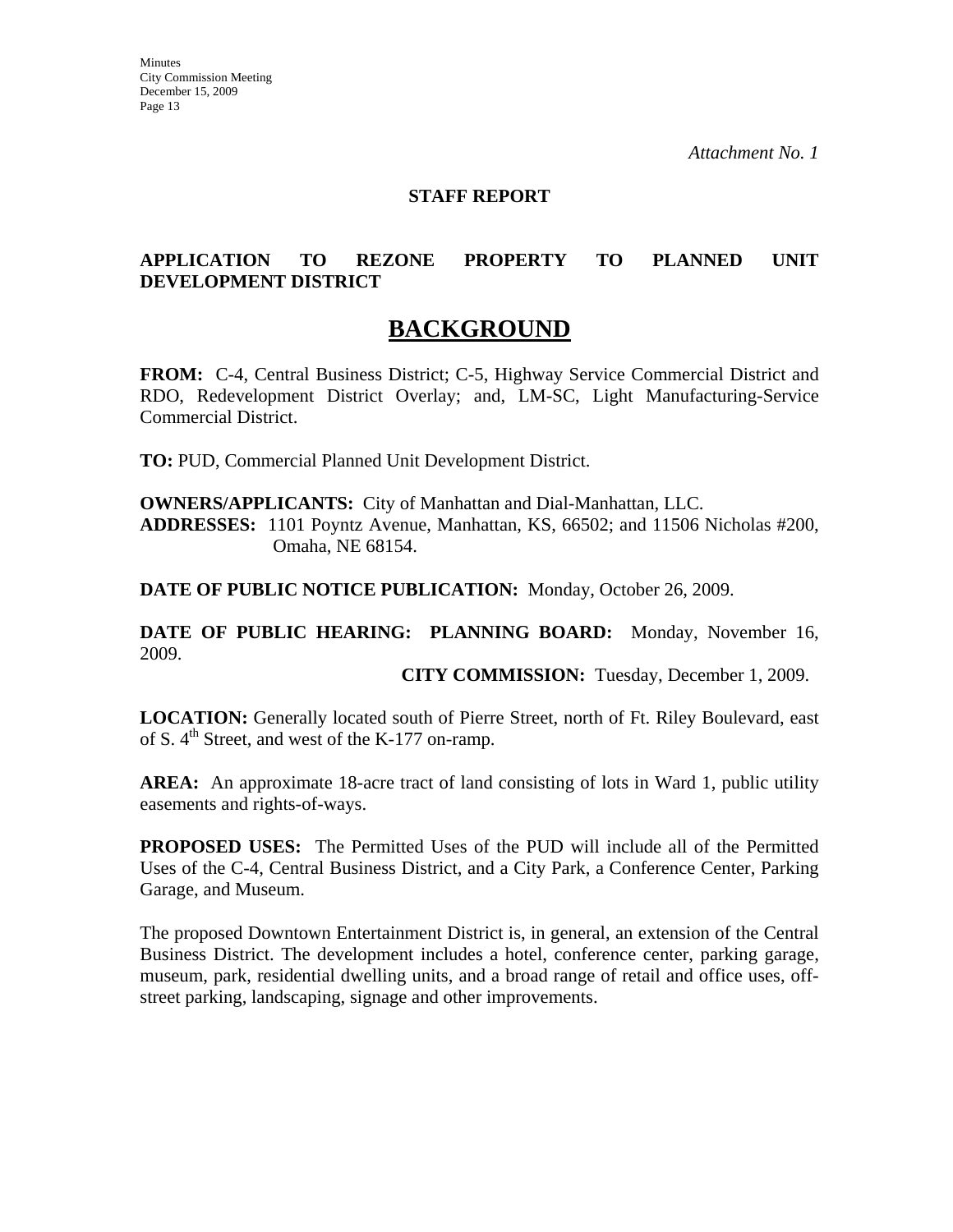The site is within the South Project Area of the Downtown Redevelopment Plan. The Downtown Redevelopment-Entertainment District Design Guidelines apply to the proposed development.

# **PROPOSED BUILDINGS AND STRUCTURES:**

# *Note: Public projects are noted in bold italics and are those projects which are under design and review by the City Commission and will be approved by the City Commission.*

**Lot 1:** The proposed approximate 22-foot tall one-story building is located at the southeast corner of the parking garage, facing S.  $3<sup>rd</sup>$  Street and north of Ft. Riley Boulevard. The PUD notes the spaces are for retail. Other permitted uses such as, but not limited to, professional offices might also occupy the spaces. The floor plans indicate three floor spaces totaling approximately 3,275 square feet in area. The exterior building materials are a combination of limestone veneer and brick with large display windows facing streets.

**Lot 2:** *The proposed approximate 55-foot tall four-story parking garage is on the northwest corner of Ft. Riley Boulevard and S. 3rd Street. The structure will provide offstreet parking for 440 vehicles. Entrances and exits are off S. 3rd Street and S. 4th Street. Levels one to three are interior parking with the fourth level open to the sky. Exterior materials are pre-cast concrete with integral color and limestone clad columns. Vegetative screen walls, (wire screens on which vines, for example, are grown) are proposed on the south façade of the structure to buffer the façade along Ft. Riley Boulevard frontage. A bike rack is shown between the garage access off S. 3rd Street and the Conference Center entrance (Sheet L2). The potential for providing bicycle parking in the garage is being investigated.* 

**Lot 3:** *The proposed approximate 34-foot tall Conference Center will be located between the parking garage and hotel with its main entrance off S. 3rd Street and a second entrance off the hotel's parking lot. Meeting room space will accommodate approximately 1,500 people. The floor plans indicate a future expansion space of 13,935 square feet on the west side of the Center. Exterior materials are a glass curtain wall and limestone clad columns with a canopy roof over the entrance.* 

Lot 4: The proposed approximate 46-foot tall four-story hotel is located on S. 3<sup>rd</sup> Street between Colorado Street and the Conference Center. Exterior materials are a combination of brick, limestone veneer and EFIS. The hotel's main entrance is off S.  $3<sup>rd</sup>$  Street with a second entrance off the west side of the hotel adjacent to the hotel's parking lot. A supported entrance canopy extends from the building over the drop-off lane and public right-of-way. Room count is 133 rooms with a future expansion on the north end of the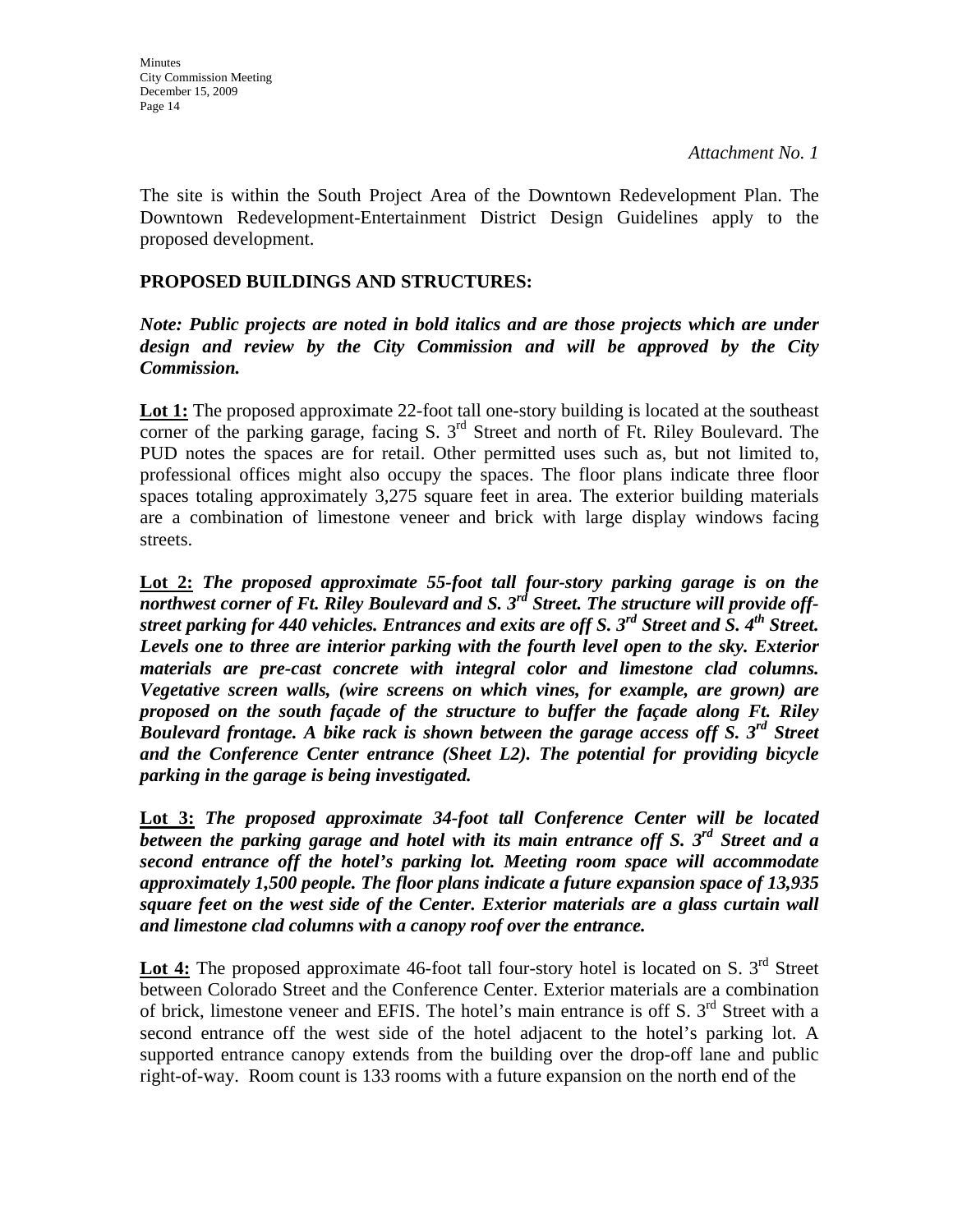*Attachment No. 1* 

hotel for 48  $+/-$  rooms. The hotel floor space also includes a dining room, fitness area, meeting rooms, and administrative and mechanical rooms. The parking lot located to the west of the building with curb cuts off Colorado Street and S.  $4<sup>th</sup>$  Street and has 216 offstreet parking spaces. Pedestrian walkways and sidewalks connect to the hotel entrances from all streets.

**Lot 5:** The proposed approximate 44-foot tall three-story mixed use retail/residential building consists of a first floor space for up to six retailers, or other permitted uses such as, but not limited to, professional offices, with eleven one-bedroom residential units per floor, 22-total, on floors two and three. Exterior materials are brick and limestone. Retail entrances are oriented towards S. 3<sup>rd</sup> Street. Off-street parking is shared with Lot 6 or will utilize on-street parking.

Lot 6: The proposed approximate 32-foot tall two-story retail building consists of space dedicated to retail, or other permitted uses such as, but not limited to, professional offices. An entrance off S.  $3<sup>rd</sup>$  Street leads to two first floor spaces and a stairwell to the second floor. Exterior materials are limestone with storefront display window space the exclusive material on the second floor S.  $3<sup>rd</sup>$  Street facade. Twenty-four off-street parking spaces are to the east of the building with access from Pierre Street or Colorado Street.

**Lot 7:** *A proposed parking lot for the Discovery Center. The parking lot may coordinate with the City Park and Lot 9. The parking lot is access from Colorado Street and may connect with Lot 9.* 

**Lot 8:** *An approximate 63,989 square tract, which will be a City Park. A conceptual plan for the Park is ongoing, which will be approved by the City Commission. The conceptual plan is labeled Conceptual Landscape Site Plan (Street and City Park). (In addition, street, landscape and amenities within the rezoning site are shown on the plan.)*

**Lot 9:** Future amendment.

**Lot 10:** *The proposed Flint Hills Discovery Center is south of Pierre Street, on the northeast corner of S. 3rd Street and Colorado Street. The entrance/lobby faces the intersection and is a 64-foot tall prefinished aluminum curtainwall (glass) system. Exterior walls are shown as limestone. The lobby provides access to exhibits, galleries, a gift shop, a café, administrative and mechanical spaces. (Additional information about the Discovery Center is described in the attached Flint Hills Discovery Center Comprehensive Master Plan.)*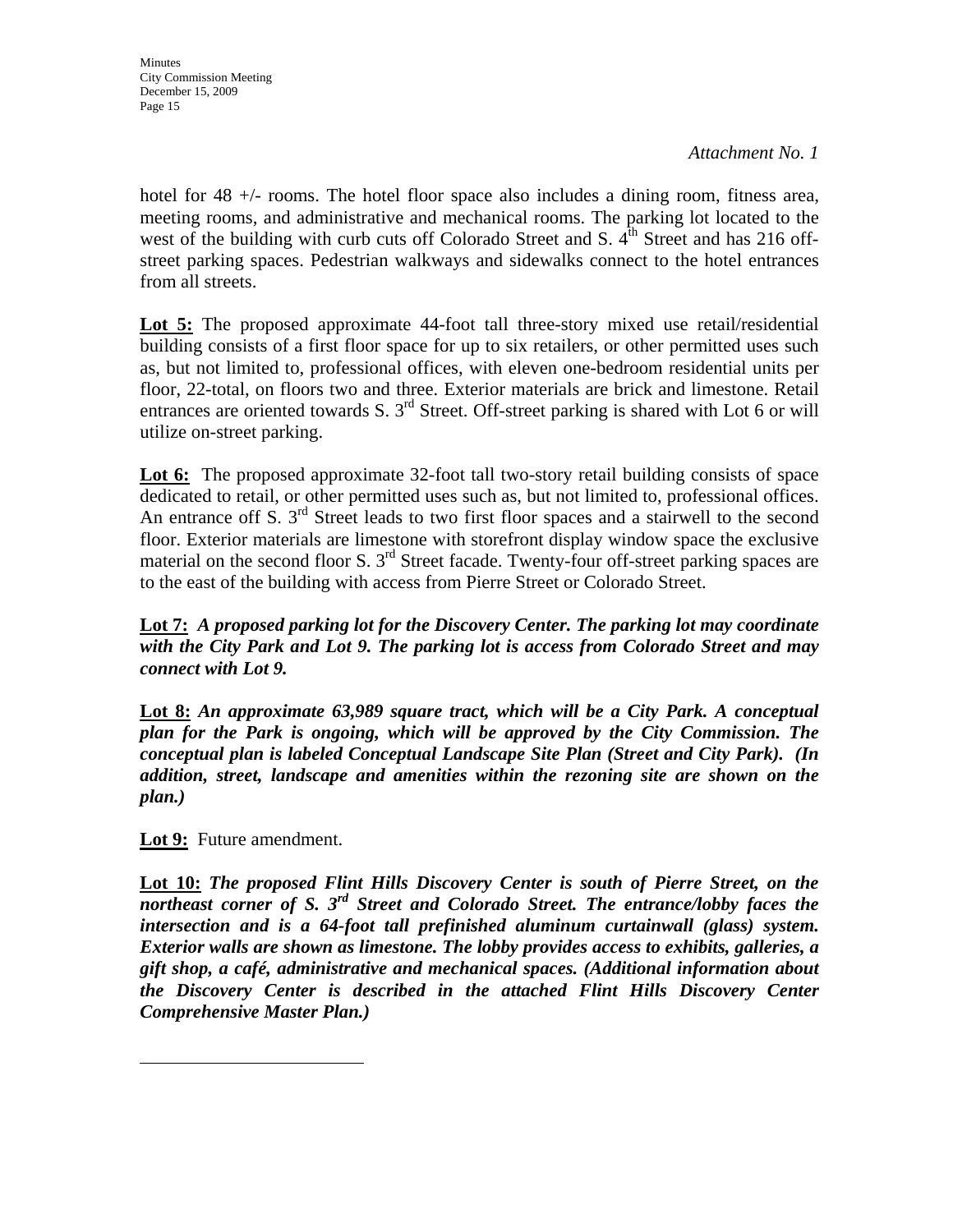# Construction Phasing

Proposed phasing is based on the descriptions set out on Sheet C6, beginning in early Spring 2010 thru Summer 2012).

In general, phasing consists of:

3<sup>rd</sup> Street (Summer 2010 to Spring 2011);

Colorado Street (Early Spring 2010 to Summer 2010);

3<sup>rd</sup> Street and Pierre Reconstruction (Spring 2010 to Spring 2011);

Hotel/Conference Center/Parking Garage (Spring 2010 to Summer 2011);

City Park (Spring 2011 to Fall 2011);

Discovery Center and Parking Lot (Fall 2010 to Summer 2012); and,

4<sup>th</sup> Street Mixed Use Buildings (Spring 2011 to Fall 2011).

# Design Guidelines for Downtown Redevelopment

The Design Guidelines for Downtown Redevelopment set out policy, intent, and conditions; site guidelines; building guidelines; supplemental guidelines for large format retail design and small scale residential guidelines; and, checklists for site and building guidelines. The Guidelines are not regulations. The Guidelines are for developers, architects, owners and decision makers for reviewing and evaluating proposals and design quality. Exceptions to the Guidelines may be considered if the overall intent of the Guidelines has been met.

A letter from Patrick Schaub, AIA, Bowman Bowman Novick Inc., dated November 12, 2009, separates the rezoning site into the various lots and notes suggested changes to conform to the Design Guideline requirements.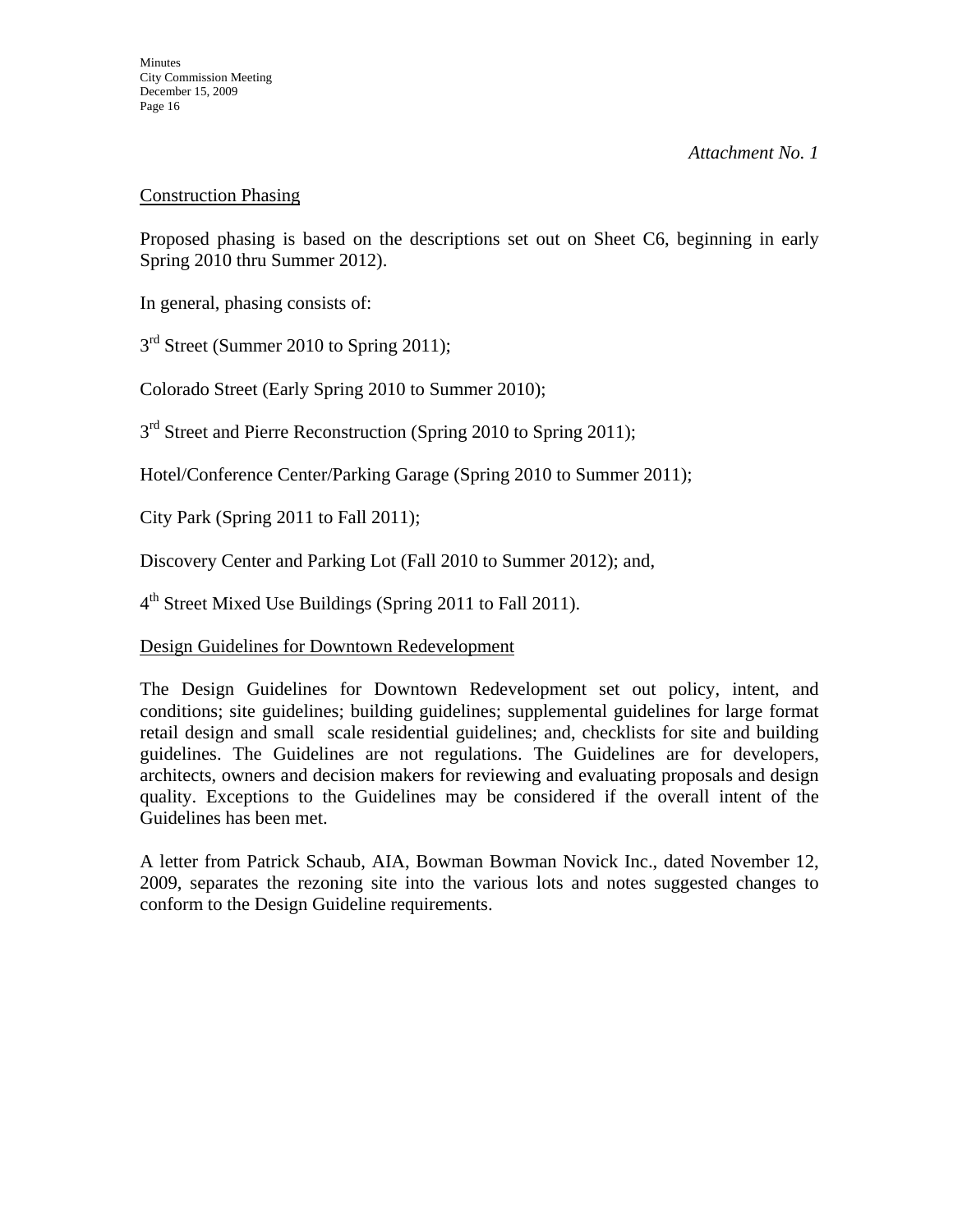#### **PROPOSED LOT COVERAGE**

| <u>Use</u>                | <b>Square Feet (sf)</b> | <b>Percentage</b> |
|---------------------------|-------------------------|-------------------|
| <b>Buildings</b>          | 132,743 sf              | 17.2%             |
| Parking and Driving Lanes | 149,334 sf              | 19.4%             |
| <b>Streets</b>            | 63,992 sf               | 8.3%              |
| Green Space               | 423,967 sf              | 55.1%             |

#### **PROPOSED SIGNS**

All buildings will use illuminated wall signs and dimensions are shown on building facades. . No other type of signage is proposed. Signs are located over building entrances or on wall space, as depicted on elevation drawings. Signs must conform to the Design Guidelines and, in general, to the requirements of the C-4, Central Business District.

**PROPOSED LIGHTING:** Specific lighting will be provided with each Final Development Plan. All lights must downcast and shaded, full cut-off except for those lights used for building accent. The hotel's parking lot light poles are primarily 12-foot pedestrian scale lights. Four, 25-foot tall parking lot lights are also proposed. Building lights are decorative exterior lights. Light poles will be located in the open fourth level parking garage space.

# **REVIEW CRITERIA FOR PLANNED UNIT DEVELOPMENTS**

**1. LANDSCAPING:** The proposed landscape plan depicts a variety of shade and ornamental trees, evergreen trees, shrubs, foundation plantings, parking lot landscaping, screening, and ground cover throughout the site, with some sites conceptual or to be determined with a Final Development Plan or a future amendment. As provided, the landscaping plan conforms to the requirements of the Design Guidelines. Underground irrigation is proposed to maintain the landscaping, which will be maintained by the owner. Perimeter landscape trees for the hotel's parking lot along S. 4<sup>th</sup> Street and Colorado Street will likely be deleted, or modified, with the Final Development Plan to insure coordination of street trees along the parking lot street frontages.

**2. SCREENING:** The hotel's trash container/mechanical areas will be within a completely enclosed masonry enclosure with door as will the Discovery Center's trash area. The mixed use site, Lots 5-6, will provide a screened trash enclosure with more details with the Final Development Plan.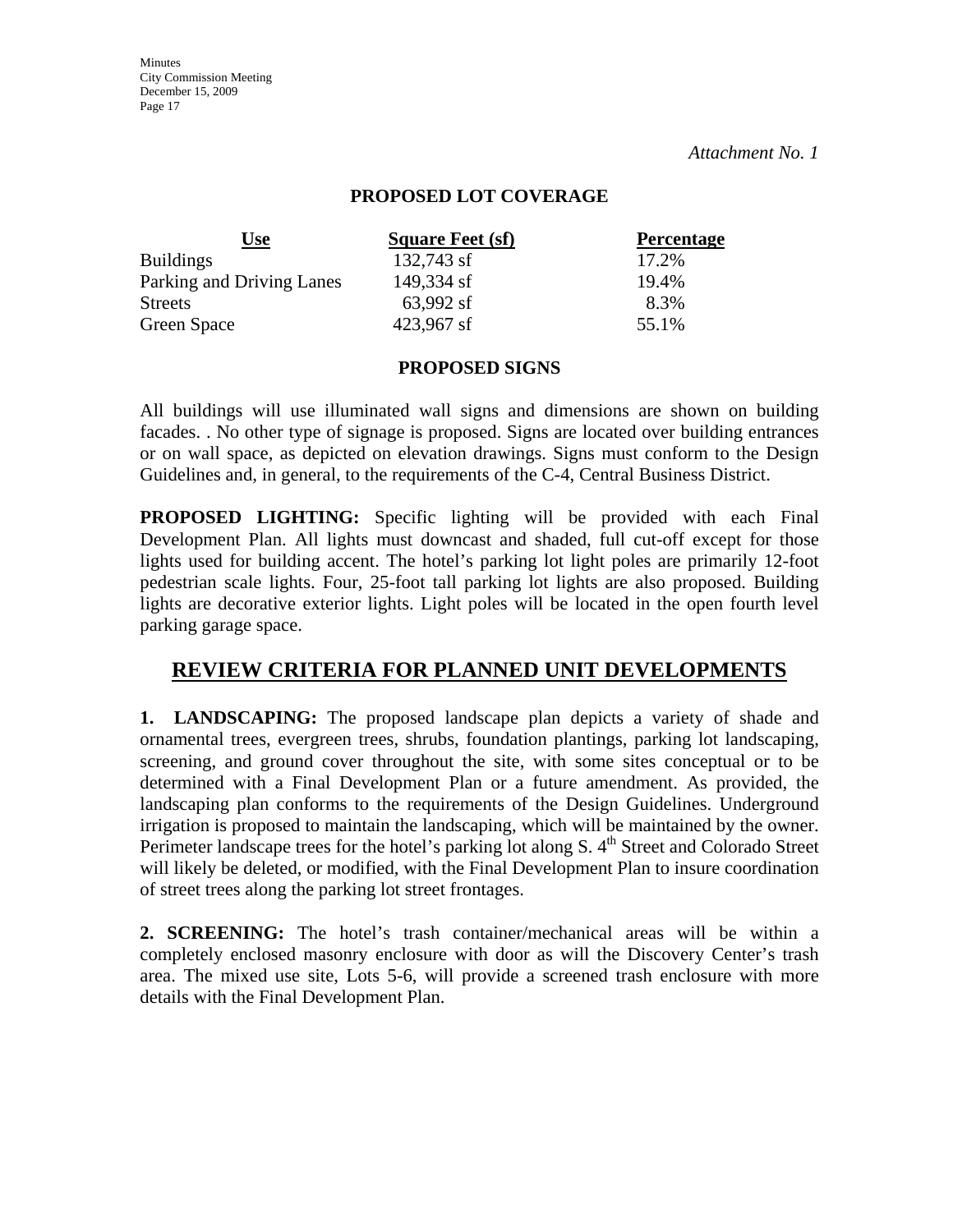In addition, the hotel's parking lot will be buffered with a landscape hedge along street frontages. The dense hedge row must be planted at minimum 30-inches in height at the time of planting to screen headlights from streets and adjacent properties.

**3. DRAINAGE:** The site is proposed to drain to the south to the Kansas River through storm inlets and expanded storm sewer pipe improvements. Adequate inlets and improvements will be provided to assure the drainage system is functional. A comprehensive drainage plan, the Downtown Entertainment District Drainage Impact Study, submitted by HWS for the project area is attached. The Study outlines the improvements. The drainage system has been reviewed and accepted by the City Engineer (*see attached memo from the City Engineer*).

# **4. CIRCULATION:**

# Public Access

The proposed internal circulation plan provides for safe, convenient and efficient movement of goods, motorists, and pedestrians. Conflicts between motorists, bicyclists and pedestrians should be minimized. The site will be accessed from the surrounding street system. Internal public streets will provide access to all lots in the PUD. Sidewalks are proposed throughout the site, as well as along Ft. Riley Boulevard. Sidewalk connections are proposed to connect with the Union Pacific Depot. Street improvements are proposed on adjoining streets, to include turning lanes and signals, as well as streetscape improvements on internal PUD streets, which are under a design and review process being conducted by the City Commission.

S. 4<sup>th</sup> Street is noted as a proposed bike route in the Bicycle Master Plan. There has been some discussion by the Bicycle Advisory Committee that the route be moved to S.  $5<sup>th</sup>$ Street. Coordination of bike traffic to the PUD from the bike route should be incorporated in the public improvement review, which is underway.

George Butler and Associates provided a memorandum dated October 28, 2005 of traffic analyses for the entire North and South Project Area (attachment), which indicates nominal impact on the surrounding transportation network as a result of the proposed rezoning. An Update to South Redevelopment Traffic Study from HWS dated October 22, 2009 (attached) reflects changes to land use considered with the GBA memorandum. No significant differences have occurred since 2005 and the GBA memorandum is still applicable. The City Engineer has reviewed and accepted the analysis, with comments about future street improvement projects and their timing (*attachment*).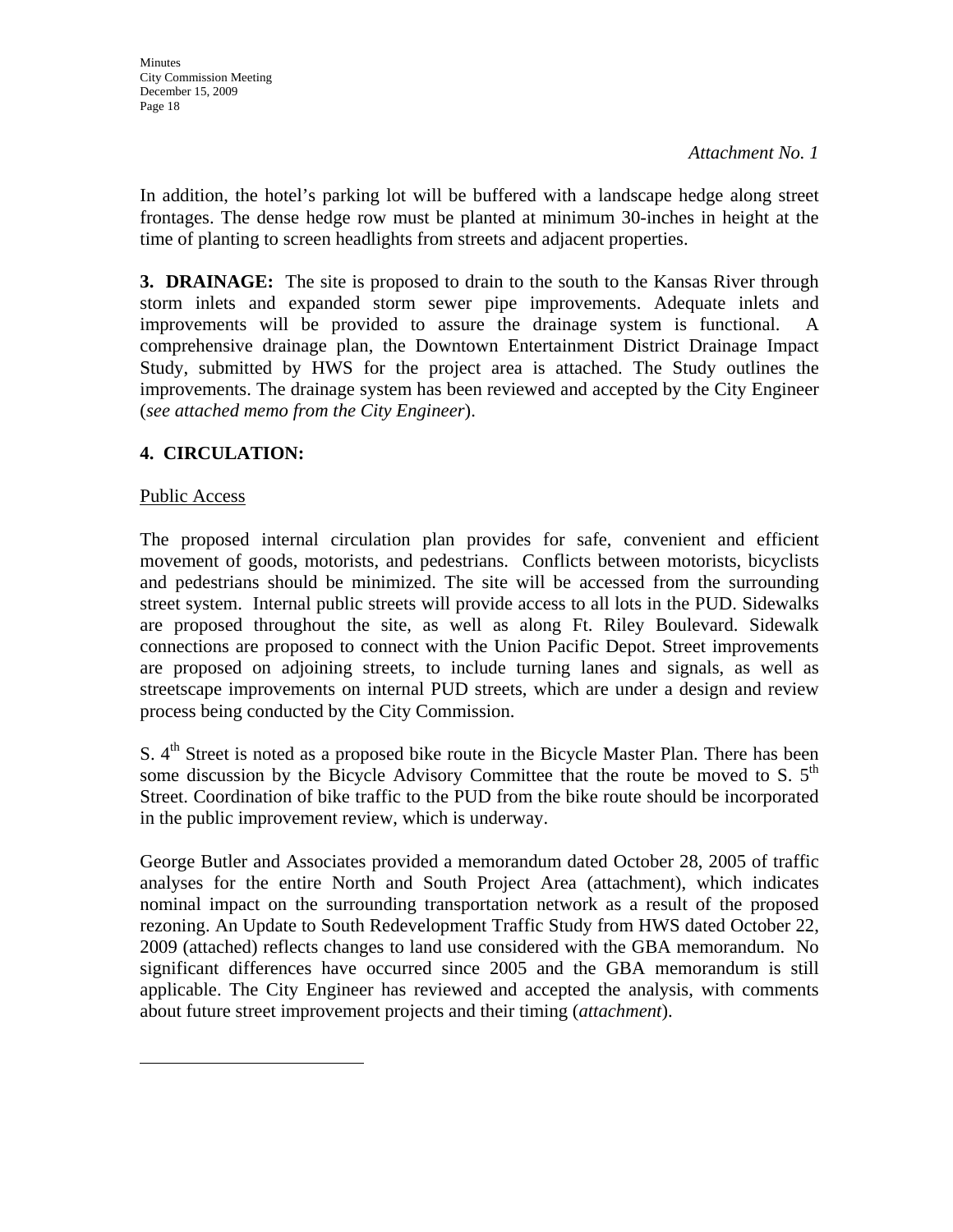#### Off-Street Parking

Off-street parking should be adequate. The off-street parking requirements of the Manhattan Zoning Regulations do not require off-street parking for any use in the C-4 District. The proposed PUD is, in general, an extension of the C-4 District. Regardless, the proposed total number of off-street parking throughout the entire site is 761 off-street parking spaces, which consists of 739 off-street parking spaces and 22 ADA parking spaces. The total includes parking garage spaces, parking for the hotel, mixed use buildings, and Discovery Center. The total generally reflects a shared condition, particularly between the Conference Center and hotel. The Discovery Center's parking numbers may increase with coordination of Lot 9 when it develops.

The mixed use buildings on Lot 5 and Lot 6 may require on street parking on S. 3rd Street and Colorado Street to meet a part of their demand, which is consistent with the intent of the PUD.

**5. OPEN SPACE AND COMMON AREA:** Approximately 55% of the site is green space.

**6. CHARACTER OF THE NEIGHBORHOOD:** The site is within a predominately commercial service/retail area. Major street corridors adjoin the site on the east and south by Ft. Riley Boulevard. Further south are commercial and industrial uses. Industrial uses within the site no longer exist. On the west is S. 4th Street with a mix or single-family, two-family, multiple-family, service commercial and retail uses further to the west of the site. To the north are Pierre Street and a mix of uses including a hotel, Manhattan Town Center and the Central Business District.

# **MATTERS TO BE CONSIDERED WHEN CHANGING ZONING DISTRICTS**

**1. EXISTING USE:** An approximate 18-acre tract of land, which has been cleared of existing structures.

**2. PHYSICAL AND ENVIRONMENTAL CHARACTERISTICS:** Generally flat with existing drainage to the east and south to storm sewer inlets. The site is located in a 500 Year Flood Plain and is not subject to flood plain development regulations.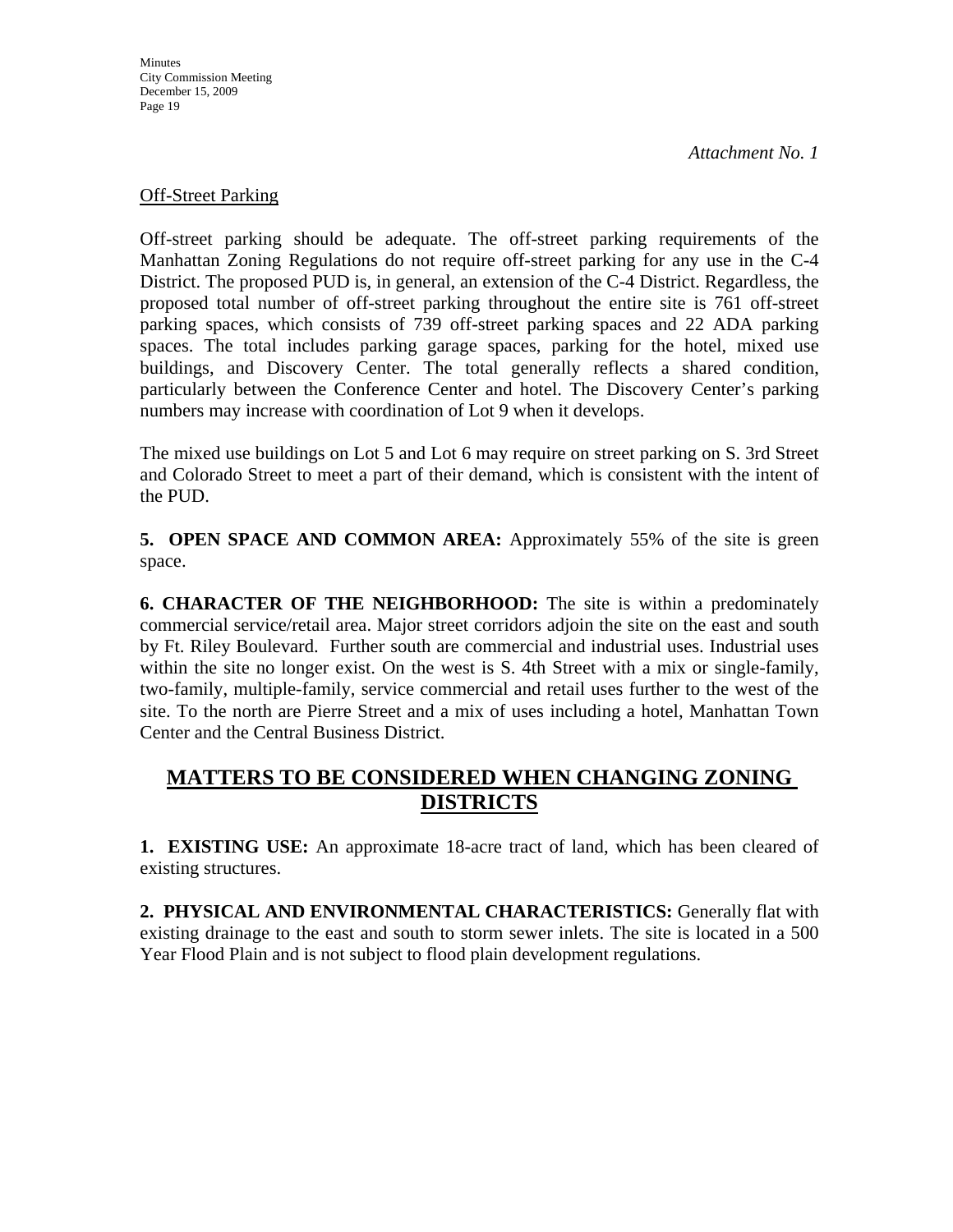# **3. SURROUNDING LAND USE AND ZONING:**

**(a.) NORTH:** Hotel, Pierre Street, Manhattan Town Center, Central Business District; C-4 District and C-5/RDO.

**(b.) SOUTH:** Ft. Riley Boulevard, service commercial and industrial uses; LM-SC District.

**(c.) EAST:** Union Pacific Depot, Ft. Riley Boulevard (K-18 Highway), K-177 on and offramps, and Linear Park; LM-SC District.

**(d.) WEST:** South 4<sup>th</sup> Street, multiple-family, single and two-family, service commercial; LM-SC, R-M, Four Family Residential District, Planned Unit Development District; and, C-4 District.

**4. CHARACTER OF THE NEIGHBORHOOD:** See above under Review Criteria for Planned Unit Development, number 6.

**5. SUITABILITY OF SITE FOR USES UNDER CURRENT ZONING:** The site has been cleared of all existing structures. In general, the approximate 18-acre site is suitable for the uses, permitted and conditional, in the current zoning districts.

**6. COMPATIBILITY OF PROPOSED DISTRICT WITH NEARBY PROPERTIES AND EXTENT TO WHICH IT MAY HAVE DETRIMENTAL AFFECTS:** The proposed PUD will consist of all of the permitted uses of the C-4 District, a Parking Garage, Museum, City Park, and Conference Center, all of which is designed and located to be compatible with nearby properties. Expected increases in traffic, light, and noise will be consistent with the predominately commercial character of the neighborhood. Residential properties near the site are a smaller part of the neighborhood. Minimal impacts on adjacent properties are anticipated and no detrimental affects are expected. The proposed uses in the PUD are generally consistent with the manner in which the site could currently be developed, which is a combination of commercial, residential, due to the RDO, and light industrial uses. Adequate off-street parking, landscaping, screening, lighting, storm water drainage improvements, and pedestrian and vehicular circulation improvements are provided, which mitigate impacts on surrounding properties.

Historic properties potentially impacted by the proposed project include the Union Pacific Depot, 120 Ft. Riley Boulevard, Downtown Manhattan Historic District, and Houston and Pierre Streets Residential Historic District. The Manhattan Historic Resources Board reviewed the proposed project at its meeting on October 26, 2009 and found that the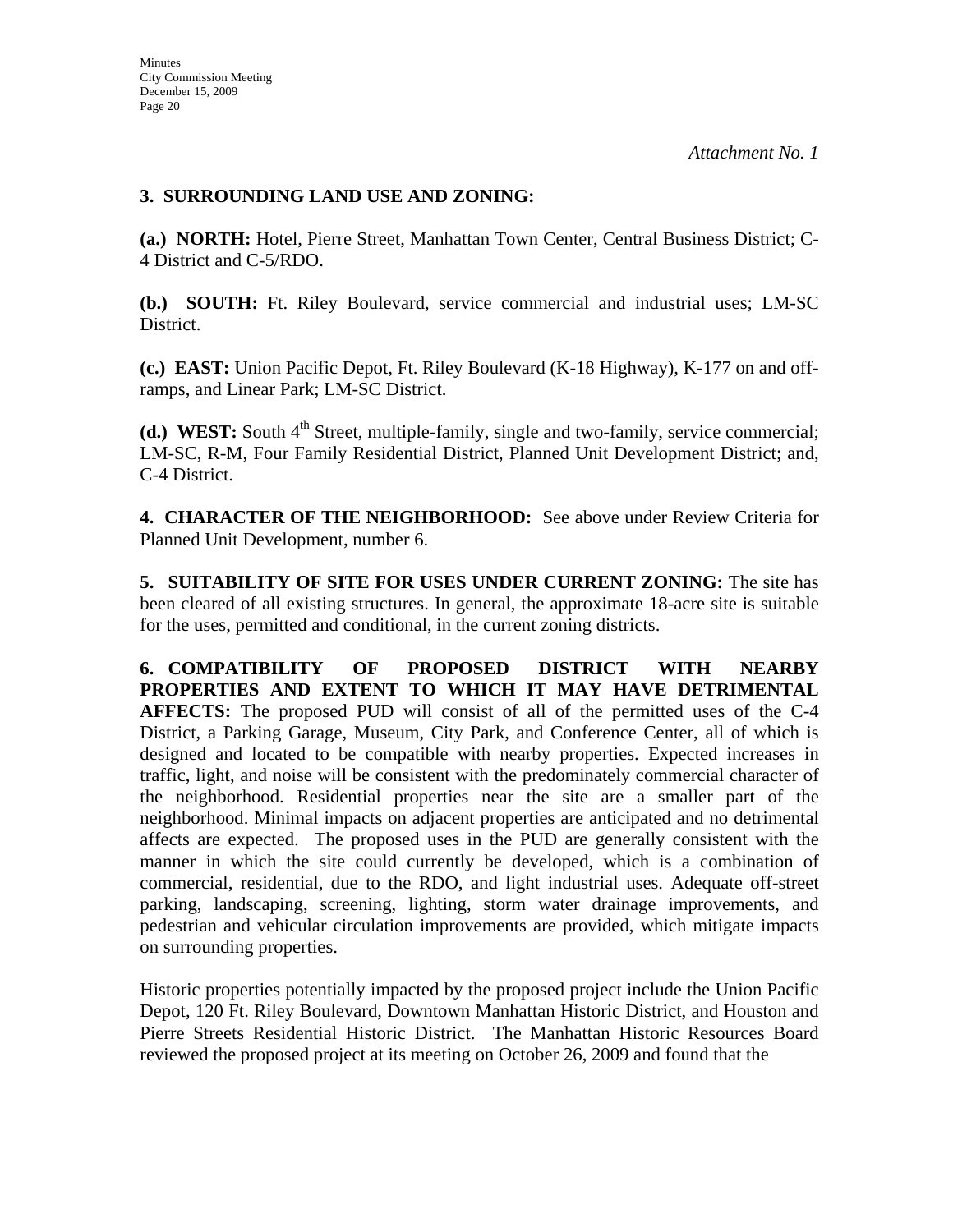*Attachment No. 1* 

proposed project, "Meets the *Standards and Guidelines for Evaluating the Effect of Projects on Environs* and will not encroach upon, damage or destroy and listed historic property or its environs" (attached letter dated October 28, 2009 from Cameron Moeller, Planner II, Staff Liaison for the Manhattan Historic Resources Board to Jennie A. Chinn, Executive Director/State Historic Preservation Officer (SHPO).) The SHPO (letter attached dated November 2, 2009) reviewed the materials associated with the project in accordance with the state preservation statute. The letter states that, "The SHPO has determined the proposed project will not encroach upon, damage, or destroy any listed historic property or its environs. As far as this office is concerned, the project may proceed." No detrimental affects on historic properties are expected based on local and state review of the proposed rezoning.

**7. CONFORMANCE WITH COMPREHENSIVE PLAN:** The Manhattan Urban Area Comprehensive Plan shows the site as Central Core District (CCD), which is a special purpose designation for the Downtown Core. The rezoning site is also designated as a primary redevelopment area for expansion of the Central Business District, in Downtown Tomorrow – A Redevelopment Plan for Downtown Manhattan, Kansas, adopted in May 2000.

The proposed rezoning conforms to the Comprehensive Plan.

**8. ZONING HISTORY AND LENGTH OF TIME VACANT AS ZONED:** Historically the site has been zoned for industrial use. The majority of the site was zoned for heavy industrial uses through 1981. A portion of the site was zoned to C-4 and C-5 District in 1969. The RDO was added to the C-5 portion in 1981 to accommodate relocation of uses from the C-4 District as a result of the Manhattan Town Center development. The remaining I-4, Heavy Industrial District was rezoned to LM-SC in 1988.

Existing structures have been removed or demolished within the past several months.

**9. CONSISTENCY WITH INTENT AND PURPOSE OF THE ZONING ORDINANCE:** The intent and purpose of the Zoning Regulations is to protect the public health, safety, and general welfare; regulate the use of land and buildings within zoning districts to assure compatibility; and to protect property values. The proposed PUD is located in the R and R-1 Districts.

Land use and structures within a Planned Unit Development District which, when approved by the Planning Board and Governing Body, may differ in one or more respects from the regulations that are applicable in any other zoning district. The objectives of a Planned Unit Development District shall be to promote progressive development of land and construction by encouraging Planned Unit Developments (PUD's) to achieve: a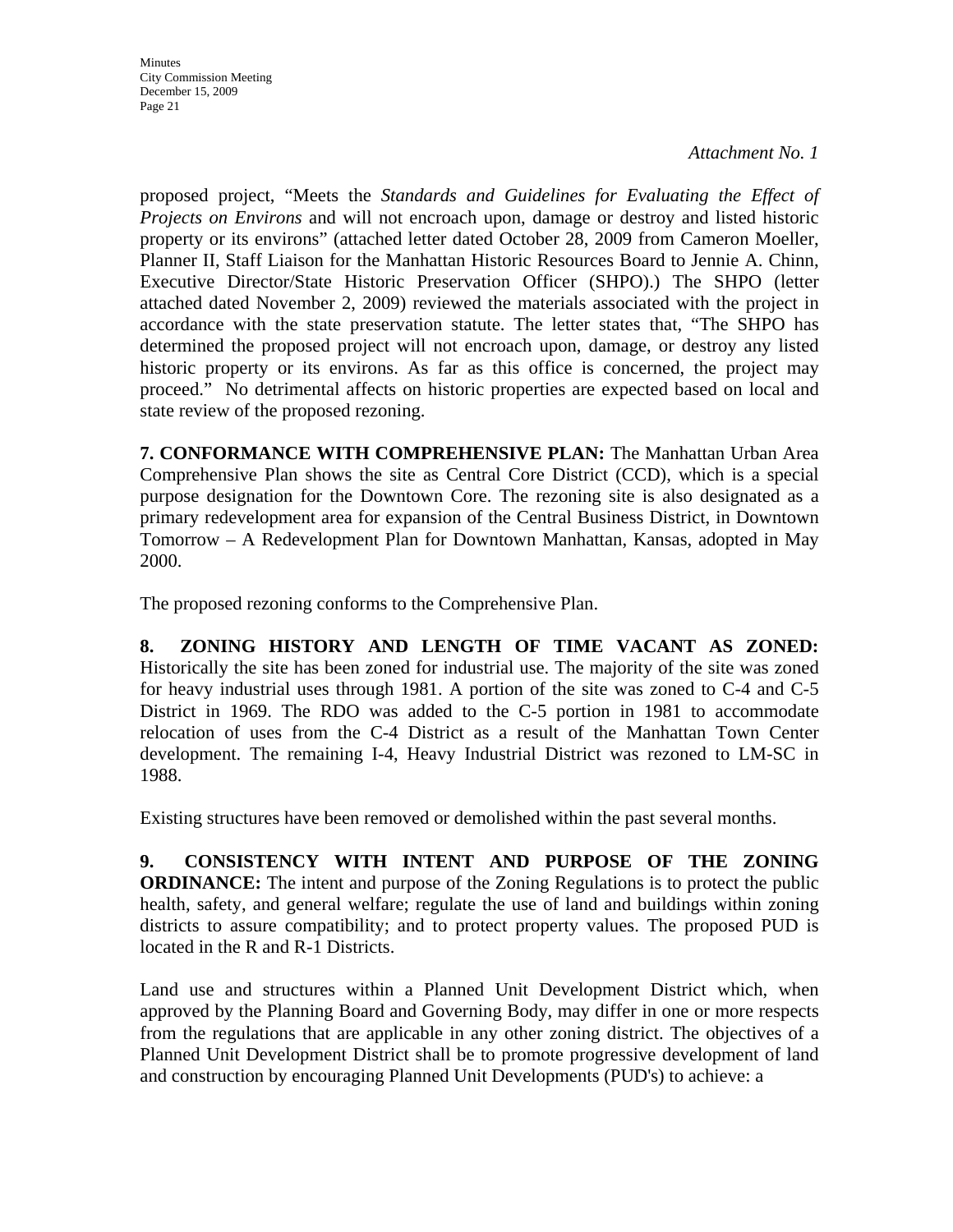#### *Attachment No. 1*

maximum choice of living environments by allowing a variety of housing and building types; a more useful pattern of open space and recreation areas and, if permitted as part of the project, more convenience in the location of commercial uses and services; a development pattern which preserves and utilizes natural topography and geologic features, scenic vistas, trees and other vegetation, and prevents the disruption of natural drainage patterns; a more efficient use of land than is generally achieved through conventional development; a development pattern in harmony with land use density, transportation facilities, and community facilities; an environment which provides safe, clean, convenient and necessary residential, commercial, and industrial facilities which will afford greater opportunities for better housing, recreation, shops and industrial plants for all citizens of the community; a development plan which suits the specific needs of the site and takes into account the unique conditions of the property which may require changes of conventional bulk regulations, lot layout, or density; or results in a project that provides greater public benefit than would be provided under conventional zoning; and, a mixture of compatible uses which might not otherwise be permitted in a single district, or which may restrict the range of land uses more than in a single district.

#### Underlying Zoning Districts

The underlying C-4, C-5 and RDO, and LM-SC Districts are a mixture of central business district retail, highway service commercial district and light-industrial. Setbacks, lot size and bulk regulations vary between the zoning districts.

#### Proposed PUD

Based on the proposed site plan, the Downtown Entertainment District is an appropriate use of the site and consistent with the intent and purpose of the Manhattan Zoning Regulations, subject to the conditions of approval. Proposed lot and bulk regulations within the proposed PUD are consistent with its intent to extend the Central Business District to the south. A Use Limitation of the C-4 District allows canopies, marquees and awnings to extend over the right-of-way. The hotel's canopy, which extends over S.  $3<sup>rd</sup>$ Street right-of-way, shall be permitted subject to the Uniform Building Code, as adopted by the City of Manhattan.

**10. RELATIVE GAIN TO THE PUBLIC HEALTH, SAFETY AND WELFARE THAT DENIAL OF THE REQUEST WOULD ACCOMPLISH, COMPARED WITH THE HARDSHIP IMPOSED UPON THE INDIVIDUAL OWNER:** There appears to be no relative gain to the public that denial would accomplish. Minimal impact on the public is expected as a result of traffic and storm water. Transportation and storm water proposals are consistent with the policies of the City. In addition, significant public investment has occurred in the project area. There may be a hardship on the owner if the rezoning is denied because no public adverse impacts are expected.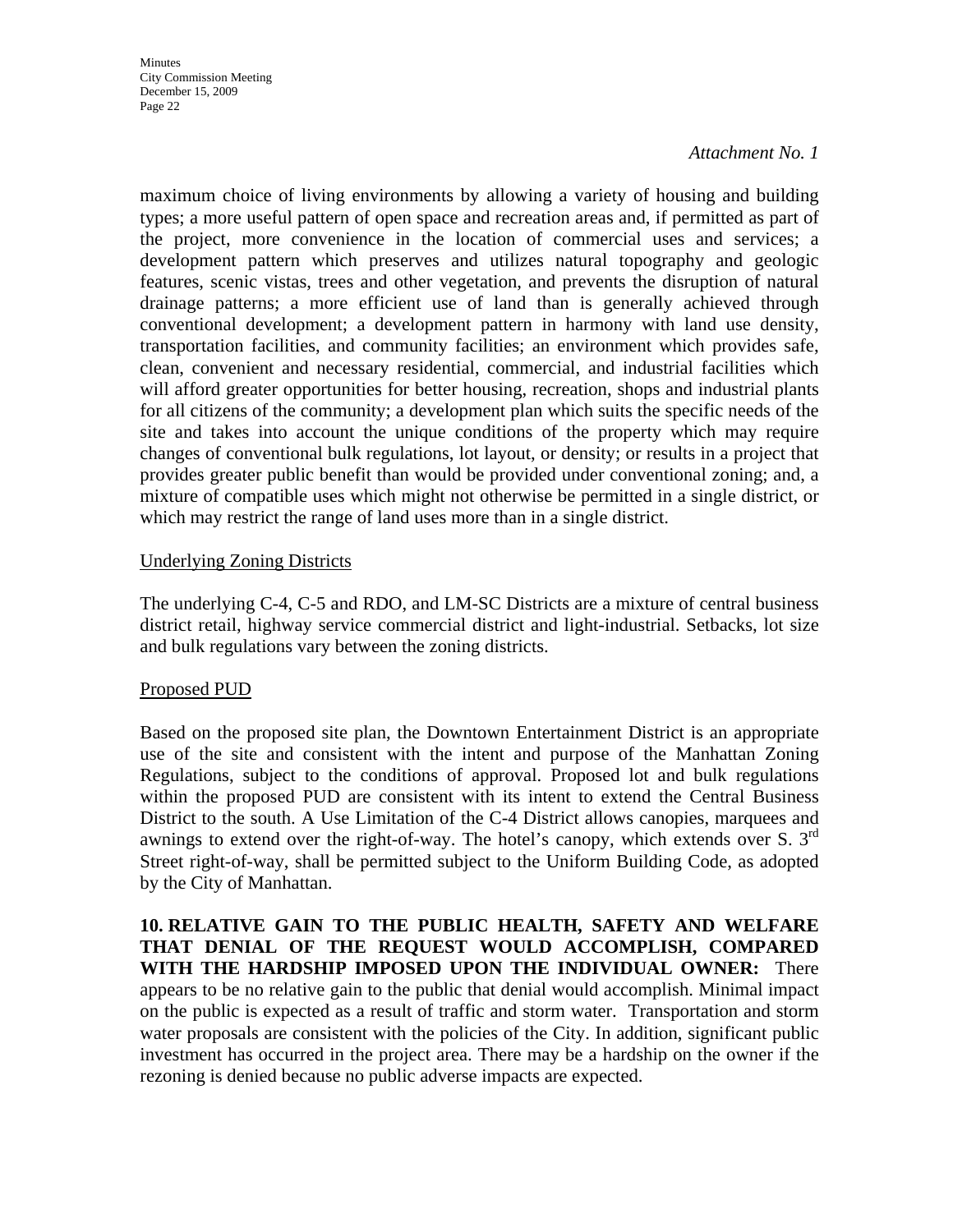*Attachment No. 1* 

#### Financial Impact

The preliminary PUD is critical to moving forward with a site plan and the issuance of STAR bonds. The general make-up of use within the South District is consistent with the STAR bond application and approval by the State of Kansas. The Discovery Center is the catalyst for the State's commitment to assist in the financing. The State of Kansas has also recognized the City's approval of a Redevelopment Plan for the South, which is consistent with the preliminary PUD application. The City also needs to recognize the private investment necessary to leverage the State's investment of \$50M in STAR bonds. The City and developer are required to match the \$50M in STAR bonds with \$58 M in private/public investment. The hotel, conference center, parking garage and public infrastructure are key financial commitments necessary to leverage the State's investment in the South STAR bond district.

#### Timeline:

November 15, 2005, City Commission adopted Ordinance No. 6512, established the TIF District.

November 27, 2006, the Kansas Secretary of Commerce approved the STAR bond application.

December 28, 2006 the Kansas Secretary of Commerce approved the issuance of up to \$50,000,000 in STAR bonds.

March 15, 2007, the City Commission adopted Ordinance No. 6612, adopting the South Redevelopment Plan

June 2007, City Commission acquired five properties by condemnation within the South District.

January 2008, City Commission acquired the remaining properties within the South District.

January 2008, City Commission financed \$15.5M in acquisition with Key Bank for the South District properties.

**11. ADEQUACY OF PUBLIC FACILITIES AND SERVICES:** Adequate public streets, sanitary sewer and storm sewer, fire hydrants, streets, and sidewalks will be provided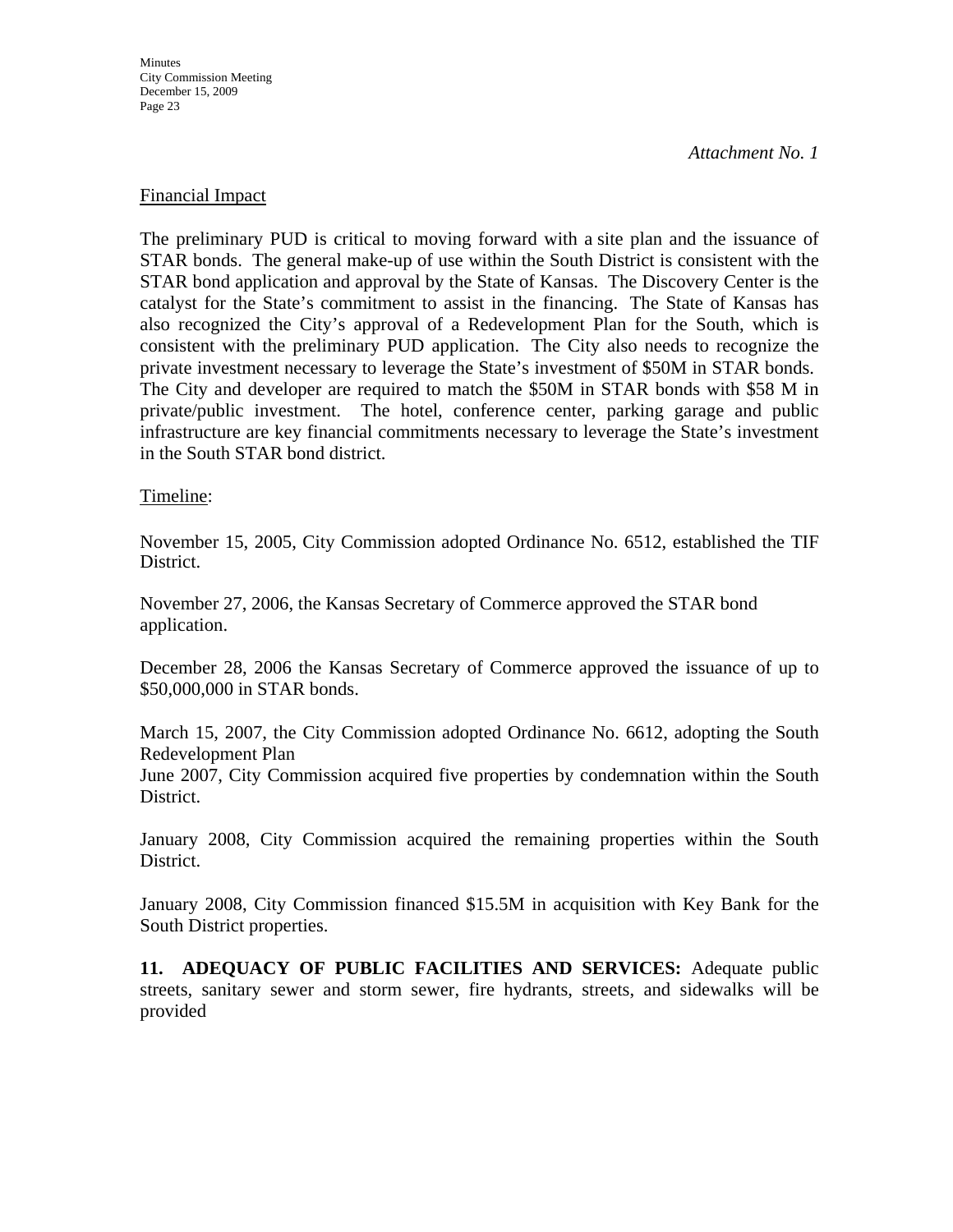# **12. OTHER APPLICABLE FACTORS:** None.

**13. STAFF COMMENTS AND RECOMMENDATION:** City Administration recommends approval of the proposed rezoning of the Downtown Entertainment District PUD, from C-4, Central Business District; C-5, Highway Service Commercial District and RDO, Redevelopment District Overlay; and, LM-SC, Light Manufacturing-Service Commercial District, to PUD, Commercial Planned Unit Development District, with the following conditions:

- 1. Permitted uses shall include all of the Permitted Uses of the C-4, Central Business District, City Park, Museum, Conference Center, and Parking Garage.
- 2. Landscaping and irrigation shall be provided pursuant to a Landscaping Performance Agreement between the City and the owner, which shall be entered into prior to issuance of a building permit. Except that, if the City is also the owner of the property, landscaping and irrigation shall be provided in compliance with the process established by the governing body to develop the property.
- 3. All landscaping and irrigation shall be maintained in good condition.
- 4. Signage shall be provided as proposed in the application documents, and shall allow for exempt signage described in Article VI, Section 6-104  $(A)(1), (2), (4), (5), (7)$  and (8); and Section 6-104 (B)(2), of the Manhattan Zoning Regulations.
- 5. Signage for Lot 5 and Lot 6 shall conform to the requirements of the C-4, Central Business District of the Manhattan Zoning Regulations.
- 6. The hotel's canopy, which extends over  $\overline{S}$ . 3<sup>rd</sup> Street right-of-way, shall be permitted subject to the Uniform Building Code, as adopted by the City of Manhattan.
- 7. A dense hedge row shall be planted at a minimum height of 30-inches at the time of planting along the hotel's  $\overline{S}$ .  $4^{\text{th}}$  Street and Colorado Street parking lot frontages.

# **ALTERNATIVES:**

1. Recommend approval of the proposed rezoning of the Downtown Entertainment District PUD, from C-4, Central Business District; C-5, Highway Service Commercial District and RDO, Redevelopment District Overlay; and, LM-SC, Light Manufacturing-Service Commercial District, to PUD, Commercial Planned Unit Development District, stating the basis for such recommendation, with the conditions listed in the Staff Report.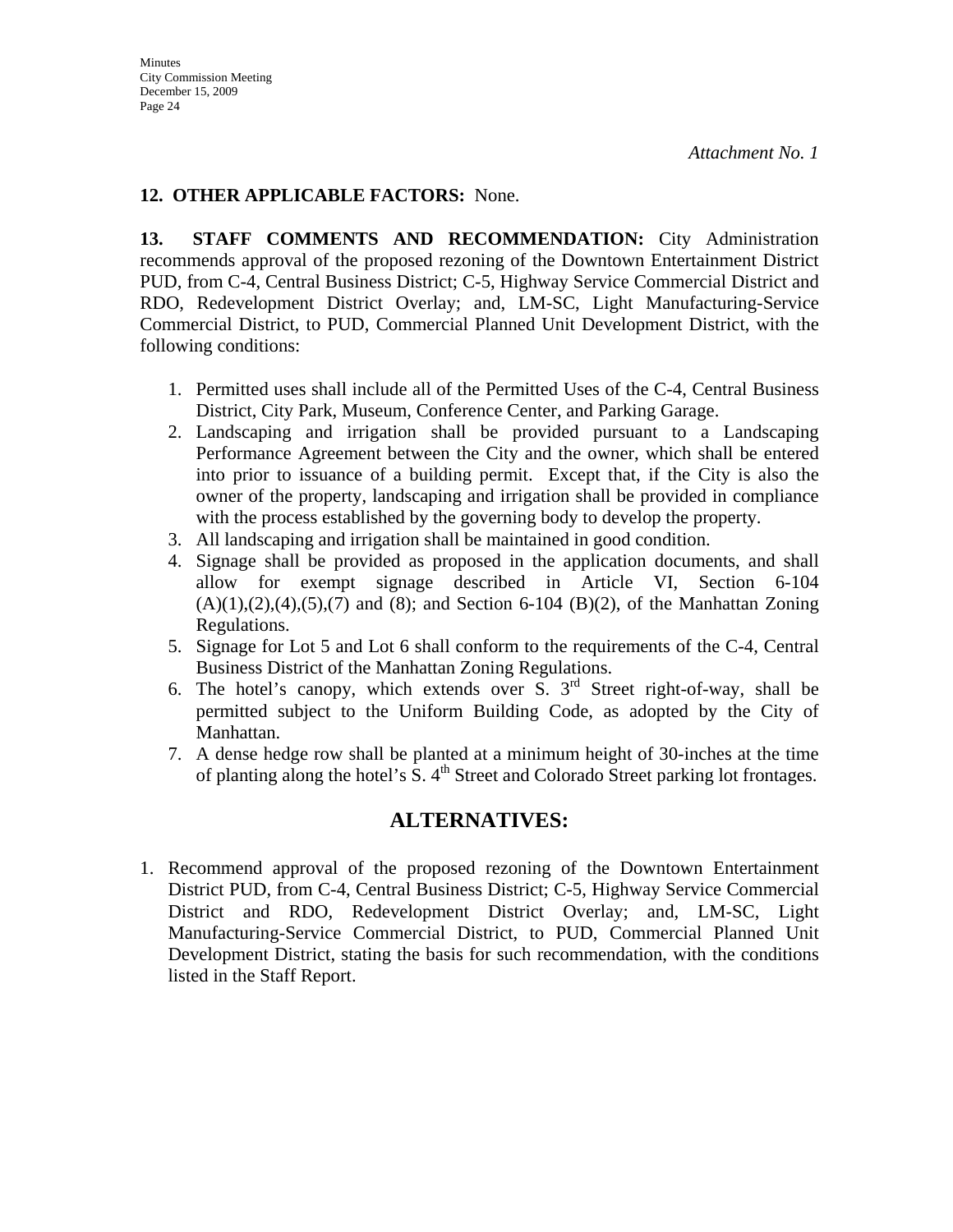- 2. Recommend approval of the proposed rezoning of the Downtown Entertainment District PUD, from C-4, Central Business District; C-5, Highway Service Commercial District and RDO, Redevelopment District Overlay; and, LM-SC, Light Manufacturing-Service Commercial District, to PUD, Commercial Planned Unit Development District, and modify the conditions, and any other portions of the proposed PUD, to meet the needs of the community as perceived by the Manhattan Urban Area Planning Board, stating the basis for such recommendation, and indicating the conditions of approval.
- 3. Recommend denial of the proposed rezoning, stating the specific reasons for denial.
- 4. Table the proposed rezoning to a specific date, for specifically stated reasons.

# **POSSIBLE MOTION:**

The Manhattan Urban Area Planning Board recommends approval of the proposed rezoning of the Downtown Entertainment District PUD, from C-4, Central Business District; C-5, Highway Service Commercial District and RDO, Redevelopment District Overlay; and, LM-SC, Light Manufacturing-Service Commercial District, to PUD, Commercial Planned Unit Development District, based on the findings in the staff report, with the seven conditions recommended by City Administration.

**PREPARED BY:** Steve Zilkie, AICP, Senior Planner **DATE:** November 12, 2009. 09053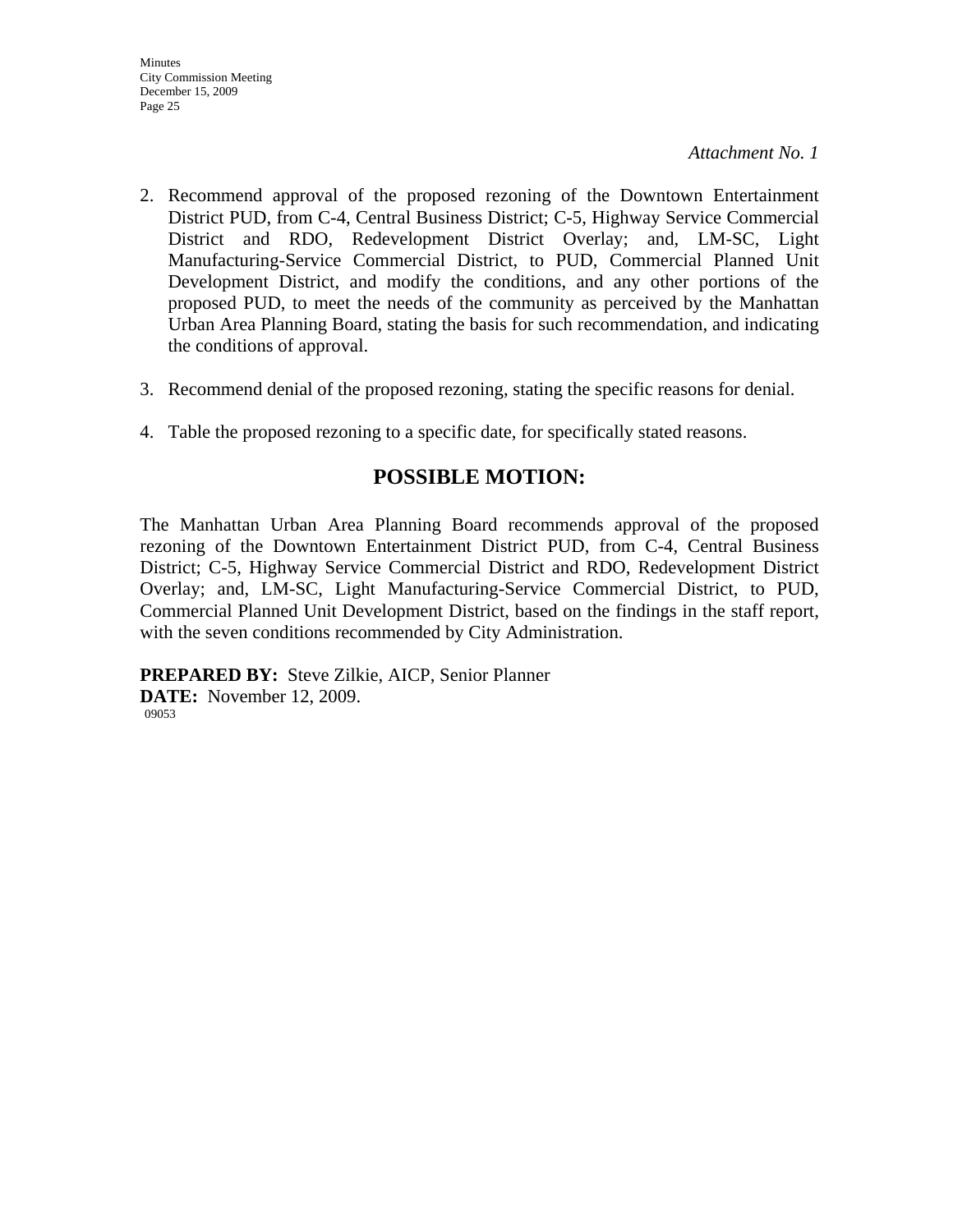*Attachment No. 2* 

|                               | 2008<br><b>Funding</b> | 2009<br><b>Funding</b> | 2010<br>Request | 2010<br>Request | 2010<br><b>Suggested *</b> |
|-------------------------------|------------------------|------------------------|-----------------|-----------------|----------------------------|
| <b>BBBS</b>                   | 34,000                 | 34,000                 | 37,000          | 37,000          | 37,000                     |
| <b>Boys &amp; Girls</b>       | 7,500                  | 12,500                 | 28,782          | 34,771          | 28,782                     |
| <b>Crisis Center</b>          | 46,500                 | 46,500                 | 48,825          | 48,825          | 48,825                     |
| <b>Homecare &amp; Hospice</b> | 42,000                 | 44,500                 | 45,000          | 45,000          | 45,000                     |
| <b>Kansas Legal Services</b>  | 20,000                 | 25,000                 | 25,000          | 25,000          | 25,000                     |
| <b>KSU Child Dev</b>          | 12,355                 | 10,944                 | 43,750          | 71,638          | 11,491                     |
| <b>MDCLC</b>                  | 65,000                 | 65,000                 | 65,000          | 65,000          | 65,000                     |
| <b>MESI</b>                   | 54,000                 | 80,850                 | 65,143          | 80,143          | 72,000                     |
| <b>Shepherd's Crossing</b>    | 40,000                 | 40,000                 | 40,000          | 44,000          | 44,000                     |
| <b>Sunflower CASA</b>         | 25,300                 | 27,226                 | 38,188          | 38,188          | 27,226                     |
| <b>UFM</b>                    | 6,000                  | 4,000                  | 4,500           | 4,500           | 4,000                      |
| aTa Bus                       | 32,500                 | 45,250                 | 90,000          | 90,000          | 47,513                     |

# SSAB FUNDING